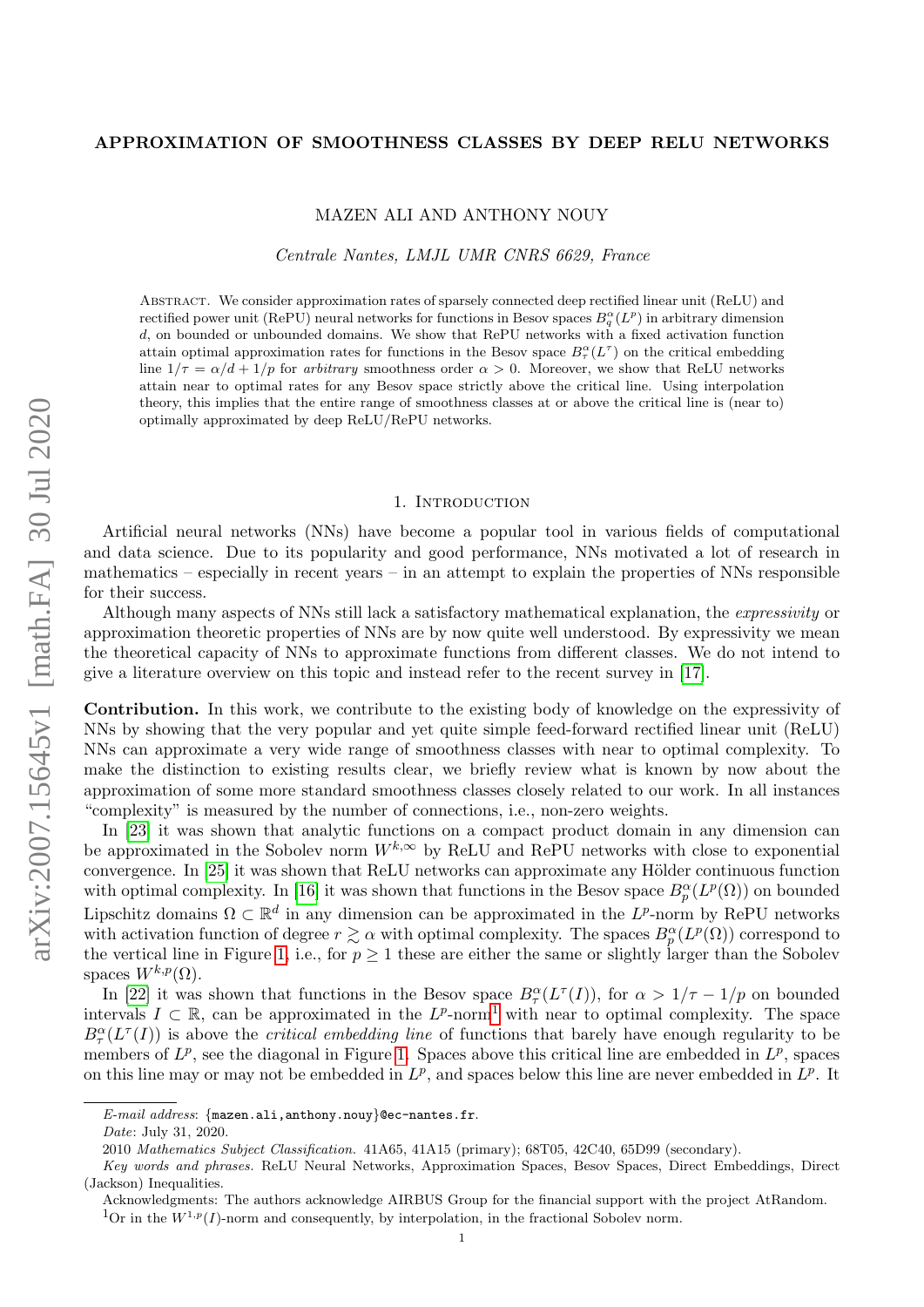<span id="page-1-0"></span>

Figure 1. DeVore diagram of smoothness spaces [\[8\]](#page-13-5). The Sobolev embedding line is the diagonal with the points  $(1/\tau, \alpha)$  and  $(1/\mu, r)$ 

.

was also shown in [\[22\]](#page-13-4) that piece-wise Gevrey functions can be approximated with close to exponential convergence. Similar results for classical smoothness spaces of univariate functions are contained in [\[7\]](#page-13-6).

In this work, we show that functions in  $B^{\alpha}_{\tau}(L^{\tau}(\Omega))$ , for  $1/\tau = \alpha/d + 1/p$  and  $\Omega = \mathbb{R}^d$  or  $\Omega \subset \mathbb{R}^d$ a Lipschitz domain in any dimension  $d \in \mathbb{N}$ , can be approximated by RePU networks with activation function of degree  $r = 2$  with optimal complexity for any  $\alpha > 0$ . We show the same for ReLU networks with near to<sup>[2](#page-1-1)</sup> optimal complexity and assuming additionally  $\alpha/d > 1/\tau - 1/p$ , i.e., for any Besov class strictly above the critical embedding line. This completes the picture for ReLU/RePU expressivity rates for classical smoothness spaces in the sense that, with regard to  $L^p$  approximation, functions from any Besov space that embeds into  $L^p$  can be approximated by ReLU/RePU networks with (near to) optimal complexity. Note that this feature can be attributed solely to depth as it was observed in  $[1, 2]$  $[1, 2]$  that tensor networks (or sum-product neural networks) – specifically, tensor train networks with a simple nonlinearity – exhibit the same expressivity with regard to classical smoothness spaces.

Upon completion of this work we became aware of a similar result in [\[26\]](#page-13-7). We comment on this in detail in Section [5.](#page-12-2)

Outline. We begin in Section [1.1](#page-1-2) and Section [1.2](#page-2-0) by reviewing the theoretical framework of our work. We then state the main result in Section [1.3.](#page-3-0) To keep the presentation self-contained, we review previous results on ReLU approximation in Section [2](#page-3-1) and smoothness classes in Section [3](#page-5-0) that we require for our work. Finally, in Section [4](#page-8-0) we derive the main result of this work, stated again in Theorem [4.5.](#page-11-0) We conclude with a brief discussion on extensions and alternative proofs in Section [5.](#page-12-2) The reader familiar with results on ReLU/RePU approximation and wavelet characterizations of Besov spaces can skip directly to Section [4.](#page-8-0)

<span id="page-1-2"></span>1.1. Neural Networks. We briefly introduce the mathematical description and notation we use for NNs through out this work. Specifically, we will only consider feed-forward NNs. In Figure [2,](#page-2-1) we sketch a pictorial representation of a feed-forward NN.

Input values are passed on to the first layer of neurons after possibly undergoing an affine transformation. In the neurons, an activation function is applied to the transformed input values. The result again undergoes an affine transformation and is passed to the next layer and so on, until the output layer is reached.

The number of inputs and outputs is typically determined by the intended application. Specifying the architecture of such an NN amounts to choosing the number of layers, the number of neurons in each hidden layer, the activation functions and the connections or, equivalently, the position of the non-zero weights in the affine transformations. The process of training then consists of determining said weights.

We formalize our description of the considered mathematical objects. Let  $L \in \mathbb{N}$  be the number of layers,  $N_0$  the number of inputs,  $N_L$  the number of outputs and  $N_1, \ldots, N_{L-1}$  the number of neurons in each hidden layer. A neural network  $\Phi$  can be described by the tuple

$$
\Phi := ((T_1, \boldsymbol{\sigma}_1), \ldots, (T_L, \boldsymbol{\sigma}_L)),
$$

<span id="page-1-1"></span><sup>2</sup> I.e., for any approximation rate arbitrarily close to optimal.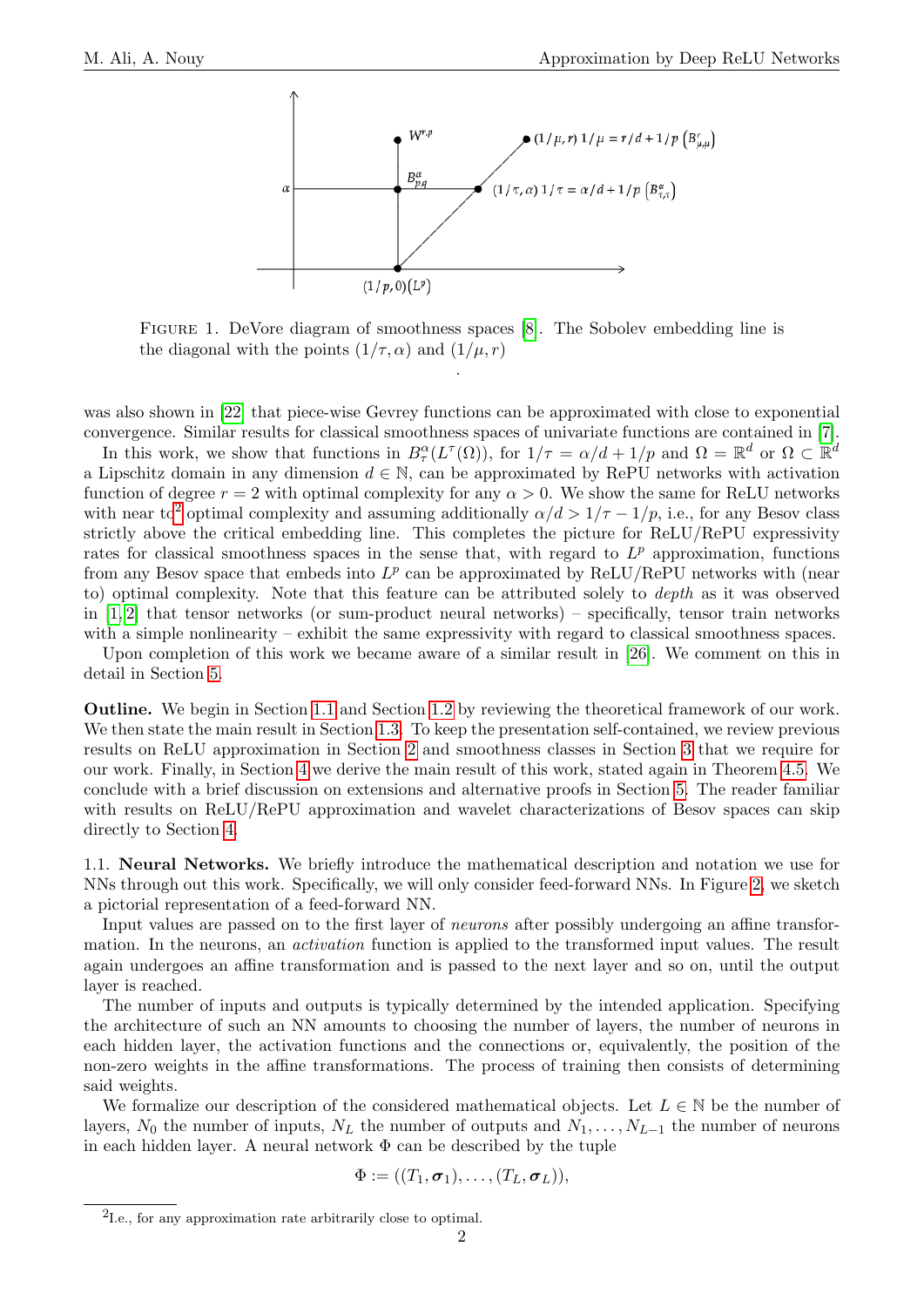<span id="page-2-1"></span>

FIGURE 2. Example of a feed-forward neural network. On the left we have the *input* nodes marked in red that represent input data to the network. The yellow nodes are the neurons that perform some simple operations on the input. The edges between the nodes represent connections that transfer (after possibly applying an affine transformation) the output of one node into the input of another. The final green nodes are the output nodes. In this particular example the number of layers L is three, with two hidden layers.

where for each  $1 \leq l \leq L$ ,  $T_l$  is an affine transformation

<span id="page-2-2"></span>(1.1) 
$$
T_l: \mathbb{R}^{N_{l-1}} \to \mathbb{R}^{N_l}, \quad x \mapsto A_l x + b_l, \quad A_l \in \mathbb{R}^{N_l \times N_{l-1}}, \quad b_l \in \mathbb{R}^{N_l}
$$

and  $\sigma_l : \mathbb{R}^{N_l} \to \mathbb{R}^{N_l}$  is a (nonlinear) function, usually applied component-wise as

$$
x\mapsto (\sigma_l^1(x_1),\ldots,\sigma_l^{N_l}(x_{N_l})).
$$

In this work we will use RePU activation functions, i.e.,

<span id="page-2-3"></span>(1.2) 
$$
\sigma_l^i \in {\mathbb{I}_{\mathbb{R}, \rho_r}}, \quad \rho_r(t) := \max\{0, t\}, \quad 1 \le l \le L - 1, \ r \in \mathbb{N}, \quad \sigma_L^i := \mathbb{I}_{\mathbb{R}},
$$

where  $\mathbb{I}_{\mathbb{R}} : \mathbb{R} \to \mathbb{R}$  is the identity map and for  $r = 1$ ,  $\rho_1$  is referred to as the *rectified linear unit* (ReLU). We allow for the possibility of a non-strict network, i.e., an activation function is either  $\mathbb{I}_{\mathbb{R}}$  or  $\rho_r$ . Another possibility is a *strict* network where each activation function is necessarily  $\rho_r$  (with the exclusion of the output nodes). But, as was shown in [\[16\]](#page-13-3), the approximation theoretic properties of both are the same and thus, for our work, it is irrelevant.

Let  $Aff(N_{l-1}, N_l)$  denote the set of affine maps as in  $(1.1)$  and  $NL(N_l, r)$  denote the set of activation functions as in [\(1.2\)](#page-2-3). For fixed  $N_0$ ,  $N_L$ , define

$$
RePU^{r,N_0,N_L} := \bigcup_{L \in \mathbb{N}} \bigcup_{(N_1,\ldots,N_L) \in \mathbb{N}^L} Aff(N_0,N_1) \times NL(N_1,r) \times \cdots \times Aff(N_{L-1},N_L) \times NL(N_L,r),
$$
  
\n
$$
ReLU^{N_0,N_L} := RePU^{1,N_0,N_L},
$$

and the realization map  $\mathcal{R}: \mathsf{RePU}^{r,N_0,N_L} \to (\mathbb{R}^{N_L})^{\mathbb{R}^{N_0}}$  by

$$
\mathcal{R}(\Phi) := \boldsymbol{\sigma}_{N_L} \circ T_L \circ \cdots \boldsymbol{\sigma}_1 \circ T_1.
$$

<span id="page-2-0"></span>1.2. Approximation Classes. In this work we will state our results in the approximation theoretic framework introduced in [\[16\]](#page-13-3). Before we do so, let us first recall the definition of approximation spaces.

Let X be a quasi-normed linear space,  $\Sigma_n \subset X$  subsets of X for  $n \in \mathbb{N}_0$  and  $\Sigma := (\Sigma_n)_{n \in \mathbb{N}_0}$  and approximation tool. Define the best approximation error

$$
E(f,\Sigma_n)_X := \inf_{\varphi \in \Sigma_n} \|f - \varphi\|_X.
$$

With this we define approximation classes as

**Definition 1.1** (Approximation Classes). For any  $f \in X$  and  $\alpha > 0$ , define the quantity

$$
||f||_{A_q^{\alpha}} := \begin{cases} \left(\sum_{n=1}^{\infty} [n^{\alpha} E(f, \Sigma_n)_X]^q \frac{1}{n}\right)^{1/q}, & 0 < q < \infty, \\ \sup_{n \ge 1} [n^{\alpha} E(f, \Sigma_n)_X], & q = \infty. \end{cases}
$$

The approximation classes  $A_q^{\alpha}$  of  $\Sigma = (\Sigma_n)_{n \in \mathbb{N}_0}$  are defined by

$$
A_q^{\alpha}(X,\Sigma) := \left\{ f \in X : ||f||_{A_q^{\alpha}} < \infty \right\}.
$$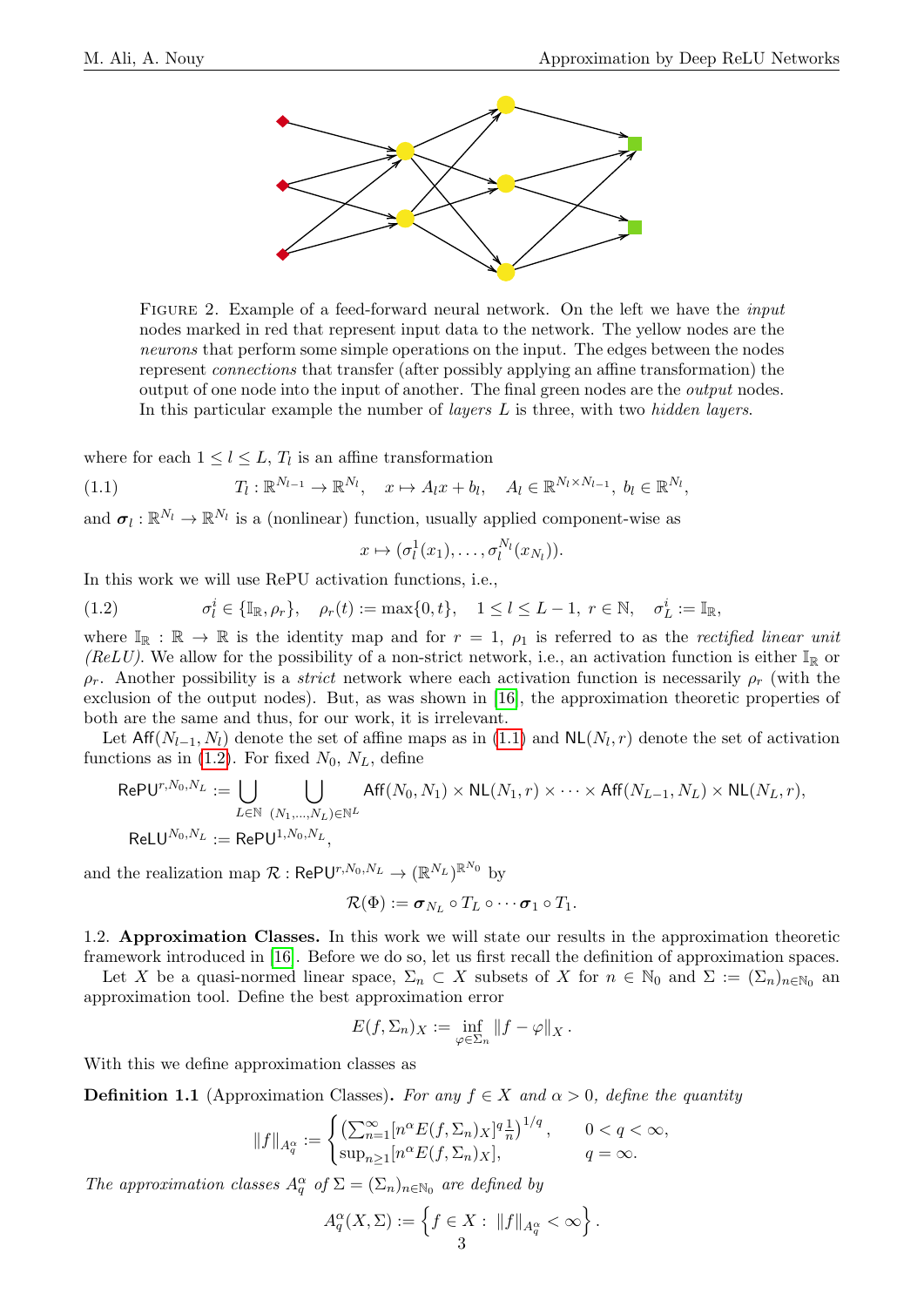The utility of using these classes comes to light only if the sets  $\Sigma_n$  satisfy certain properties. This was discussed in detail in [\[16\]](#page-13-3) and the relevant properties were shown to hold for RePU networks.

We perform approximation in  $X = L^p(\Omega)$  for  $0 < p \leq \infty$  and  $\Omega = \mathbb{R}^d$  or  $\Omega \subset \mathbb{R}^d$  a bounded Lipschitz domain. We thus abbreviate

$$
E(f,\Sigma_n)_p := E(f,\Sigma_n)_{L^p(\Omega)}.
$$

As a measure of complexity we will use the number of non-zero weights. I.e., for a given  $\Phi \in \text{RePU}^{r,d_1,d_2}$ for some  $d_1, d_2 \in \mathbb{N}$ , the number of non-zero weights is

$$
W(\Phi) := \sum_{l=1}^L \|T_l\|_{\ell^0}, \quad \|T_l\|_{\ell^0} := \|A_l\|_{\ell^0},
$$

with  $||A_l||_{\ell^0}$  being the number of non-zero weights of the matrix  $A_l$ . With this we define for any  $n \in \mathbb{N}$ 

$$
\mathsf{RePU}_{n}^{r,d_{1},d_{2}} := \left\{ \Phi \in \mathsf{RePU}^{r,d_{1},d_{2}} : \ \mathcal{R}(\Phi) \in X, \ W(\Phi) \leq n \right\}, \quad \mathsf{ReLU}_{n}^{d_{1},d_{2}} := \mathsf{RePU}_{n}^{1,d_{1},d_{2}}.
$$

The main result of this work then concerns the approximation classes  $A_q^{\alpha} (L^p(\Omega), \text{RePU}^{r,d,1})$ .

<span id="page-3-0"></span>1.3. Main Result. For the statement of our main result we will use real K-interpolation spaces  $(X, Y)_{\theta,q}$ , see Section [3.1](#page-5-1) for a refresher.

Main Result 1.2 (Direct Embeddings). Let  $\Omega = \mathbb{R}^d$  or  $\Omega \subset \mathbb{R}^d$  a Lipschitz domain.

(i) For  $r \geq 2$ ,  $1 < p < \infty$  and any Besov space  $B_q^{\alpha}(L^{\tau}(\Omega))$  with  $\alpha, \tau, q > 0$  such that

$$
\alpha/d \ge 1/\tau - 1/p, \quad q \le (\alpha/d + 1/p)^{-1},
$$

the following embeddings hold

$$
B_q^{\alpha}(L^{\tau}(\Omega)) \hookrightarrow A_{\infty}^{\alpha/d}(L^p(\Omega), \text{RePU}^{r,d,1}),
$$
  

$$
(L^p(\Omega), B_q^{\alpha}(L^{\tau}(\Omega)))_{\theta/\alpha, \bar{q}} \hookrightarrow A_{\bar{q}}^{\theta/d}(L^p(\Omega), \text{RePU}^{r,d,1}),
$$

for  $0 < \theta < \alpha$ ,  $0 < \bar{q} \leq \infty$ .

(ii) For  $r = 1, 1 < p < \infty$  and any Besov space  $B_q^{\alpha}(L^{\tau}(\Omega))$  with  $\alpha, \tau, q > 0$  such that

 $\alpha/d > 1/\tau - 1/p, \quad q \leq (\alpha/d + 1/p)^{-1},$ 

the following embeddings hold

$$
B_q^{\alpha}(L^{\tau}(\Omega)) \hookrightarrow A_{\infty}^{\bar{\alpha}/d}(L^p(\Omega), \text{ReLU}^{d,1}),
$$
  

$$
(L^p(\Omega), B_q^{\alpha}(L^{\tau}(\Omega)))_{\theta/\bar{\alpha}, \bar{q}} \hookrightarrow A_{\bar{q}}^{\theta/d}(L^p(\Omega), \text{ReLU}^{d,1}),
$$
  

$$
\leq \theta \leq \bar{z} \leq 0 \leq \bar{z} \leq 0 \text{ and } \text{cov}(\theta) \leq \bar{z} \leq \epsilon.
$$

for  $0 < \theta < \bar{\alpha}$ ,  $0 < \bar{q} \le \infty$  and any  $0 < \bar{\alpha} < \alpha$ .

Notation. For quantities  $A, B \in \mathbb{R}$ , we will use the notation  $A \leq B$  if there exists a constant C that does not depend on A or B such that  $A \leq CB$ . Similarly for  $\geq$  and  $\sim$  if both inequalities hold. For any  $m \in \mathbb{Z}$ , we define

$$
\mathbb{N}_{\geq m} := \{m, m+1, m+2, \ldots\}.
$$

We use supp(f) to denote the support of a function  $f \in \mathbb{R}^d \to \mathbb{R}$ 

$$
supp(f) := \overline{\{x \in \mathbb{R}^d : f(x) \neq 0\}},
$$

and  $|\text{supp}(f)|$  to denote the Lebesgue measure of this set. Finally, we use # to denote the standard counting measure.

## 2. Preliminaries on ReLU Approximation

<span id="page-3-1"></span>In this section, we review recent results on deep RePU approximation relevant for this work. We use the notation defined in Section [1.1.](#page-1-2) The next theorem states that RePU networks can efficiently reproduce or approximate multiplication.

<span id="page-3-2"></span>**Theorem 2.1** (Multiplication [\[16,](#page-13-3)[23,](#page-13-1)[27\]](#page-13-8)). Let  $M_d : \mathbb{R}^d \to \mathbb{R}$  be the multiplication function  $x \mapsto \prod_{i=1}^d x_i$ . Then, there exists a constant C such that

(i) for  $r \geq 2$ , and  $n := Cd$ , there exists a RePU network  $\Phi_M \in \text{RePU}_n^{r,d,1}$  such that

$$
M_d = \mathcal{R}(\Phi_M),
$$
4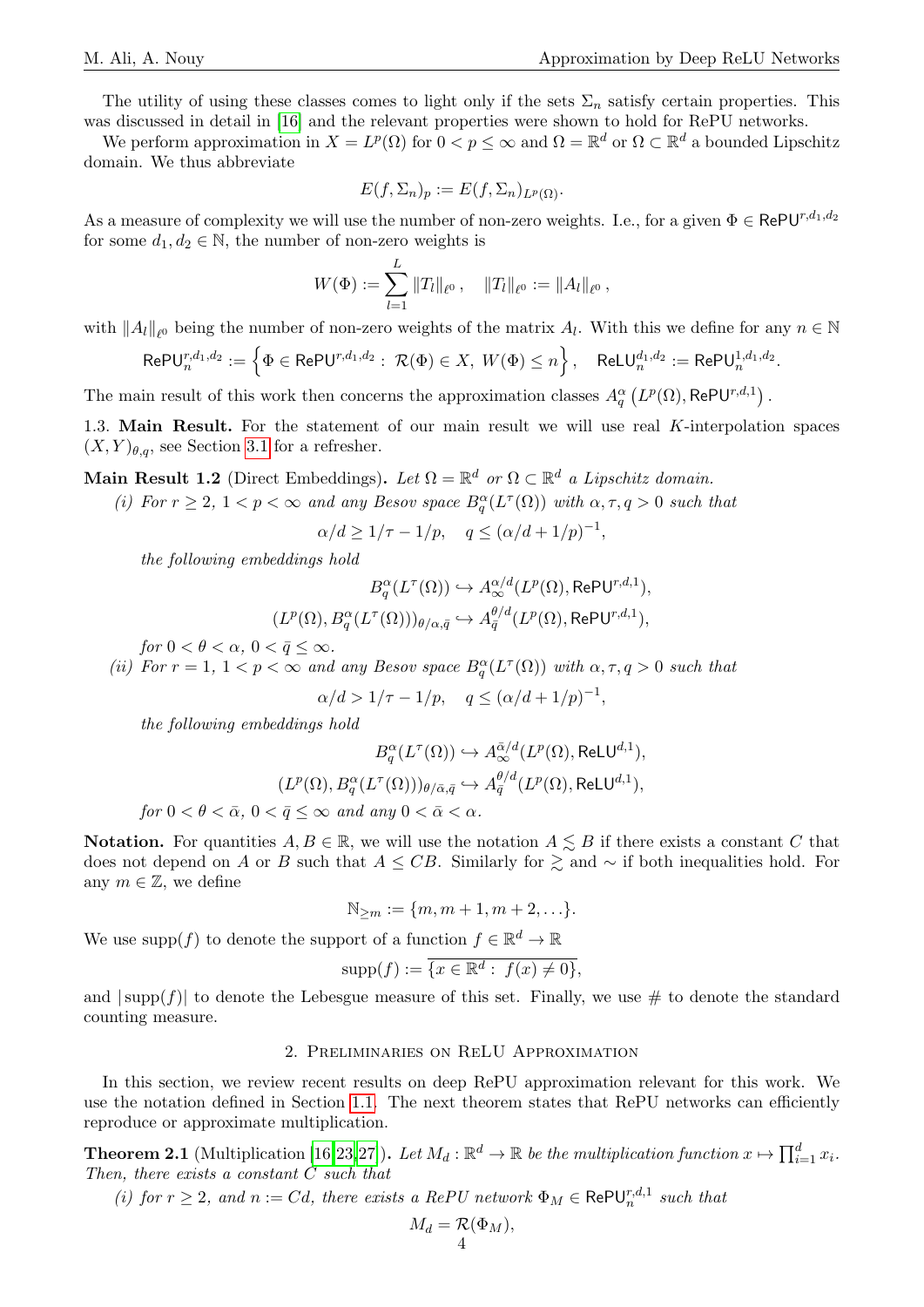(ii) for  $r = 1$ , any  $K > 0$  and any  $\varepsilon > 0$ , and  $n := Cd \log(dK^d/\varepsilon)$ , there exists a ReLU network  $\Phi_M^{\varepsilon} \in \mathsf{ReLU}_n^{d,1}$  with

$$
||M_d - \mathcal{R}(\Phi_M^{\varepsilon})||_{L^{\infty}([-K,K]^d)} \le \varepsilon.
$$

This in turn implies RePU networks can efficiently reproduce or approximate piece-wise polynomials.

<span id="page-4-1"></span>**Theorem 2.2** (Piece-wise Polynomials [\[22\]](#page-13-4)). Let  $v : \mathbb{R} \to \mathbb{R}$  be a piece-wise polynomial with  $N_v$  pieces, of maximum degree  $t \in \mathbb{N}_{\geq 0}$  and with compact support of measure  $S := |\text{supp}(v)| < \infty$ . Then, there exists a constant  $C > 0$  depending on  $N_v$ , t and r such that

(i) for  $r \geq 2$ , there exists a RePU network  $\Phi \in \text{RePU}_{C}^{r,1,1}$  with

$$
v = \mathcal{R}(\Phi),
$$

(ii) for  $r = 1$ , the constant C additionally depends on S and  $||v||_{L^{\infty}(\mathbb{R})}$ , and for any  $\varepsilon > 0$  there exists a ReLU network  $\Phi \in \text{ReLU}_n^{1,1}$  with  $n := C \log(\varepsilon^{-1})$  and the same support as v, such that

$$
||v - \mathcal{R}(\Phi)||_{L^{\infty}(\mathbb{R})} \le \varepsilon.
$$

The previous result states that RePU networks with  $r \geq 2$  can reproduce piece-wise polynomials of any degree at the same asymptotic  $\cos t^3$  $\cos t^3$ . This suggests the following *saturation property*.

**Theorem 2.3** (Saturation Property [\[16\]](#page-13-3)). For any  $r \geq 2$ , any  $0 \lt p, q \leq \infty$  and  $\alpha > 0$ , and any  $d_1, d_2 \in \mathbb{N}$  the approximation spaces defined in Section [1.2](#page-2-0) coincide

$$
A_q^{\alpha}(L^p, \text{RePU}^{2,d_1,d_2}) = A_q^{\alpha}(L^p, \text{RePU}^{r,d_1,d_2}).
$$

The saturation property will also be clearly visible in the main result of this work in Theorem [4.5.](#page-11-0)

We conclude by pointing out that RePU networks can efficiently reproduce *affine systems*, i.e., linear combinations of functions that are generated by dilating and shifting a single mother function or, in some cases, a finite number of mother functions. A prominent example of affine systems are wavelets which will play an important role for the main result in Theorem [4.5.](#page-11-0)

The reproduction of affine systems by NNs was studied in greater detail in [\[3\]](#page-12-3). In the following we only mention the properties relevant for this work.

# <span id="page-4-2"></span>**Theorem 2.4** (NN calculus [\[16\]](#page-13-3)). For any  $r \geq 1$ , the following properties hold.

(i) For any  $c \in \mathbb{R}$ ,  $n \in \mathbb{N}$ ,  $d_1, d_2 \in \mathbb{N}$  and any  $\Phi_1 \in \text{RePU}_n^{r,d_1,d_2}$ , there exists  $\Phi_2 \in \text{RePU}_n^{r,d_1,d_2}$  with

$$
c\mathcal{R}(\Phi_1)=\mathcal{R}(\Phi_2).
$$

(ii) For any  $n_1,\ldots,n_N \in \mathbb{N}$ ,  $d_1,d_2 \in \mathbb{N}$  and any  $\Phi_1 \in \text{RePU}_{n_1}^{r,d_1,d_2},\ldots,\Phi_N \in \text{RePU}_{n_N}^{r,d_1,d_2}$ , set  $n_1$ ,  $\ldots$ ,  $\Psi N \in \mathsf{N}$ er U $n_N$  $C := \min\{d_1, d_2\}(\max_i \text{depth}(\Phi_i) - \min_i \text{depth}(\Phi_i)).$  Then, for  $n := C + \sum_{i=1}^N n_i$ , there exists  $\Phi_{\sum} \in \mathsf{RePU}_{n}^{r, d_1, d_2}$   $with$ 

$$
\sum_{i=1}^N \mathcal{R}(\Phi_i) = \mathcal{R}(\Phi_{\sum}).
$$

(iii) For any  $n_1, \ldots, n_N \in \mathbb{N}$ ,  $d, d_1, \ldots, d_N \in \mathbb{N}$  and any  $\Phi_1 \in \text{RePU}_{n_1}^{r,d,d_1}, \ldots, \Phi_N \in \text{RePU}_{n_N}^{r,d,d_N}$ , set  $K := \sum_{i=1}^{N} d_i$  and  $C := \min\{d, K - 1\}(\max_i \operatorname{depth}(\Phi_i) - \min_i \operatorname{depth}(\Phi_i)).$  Then, for  $n :=$  $C+\sum_{i=1}^N n_i,$  there exists  $\Phi_\times\in\mathsf{RePU}_n^{r,d,K}$  with

$$
(\mathcal{R}(\Phi_1),\ldots,\mathcal{R}(\Phi_N))=\mathcal{R}(\Phi_\times).
$$

(iv) For any  $n_1, n_2 \in \mathbb{N}$ ,  $d_1, d_2, d_3 \in \mathbb{N}$ , any  $\Phi_1 \in \text{RePU}_{n_1}^{r,d_1,d_2}$  and any  $\Phi_2 \in \text{RePU}_{n_2}^{r,d_2,d_3}$ , there exists  $\Phi \in \mathsf{RePU}_{n_1+n_2}^{r,d_1,d_3}$  such that

$$
\mathcal{R}(\Phi_2) \circ \mathcal{R}(\Phi_1) = \mathcal{R}(\Phi).
$$

(v) Let  $D_b^a : \mathbb{R}^d \to \mathbb{R}^d$  denote the affine transformation  $x \mapsto ax - b$  for  $a \in \mathbb{R}$ ,  $b \in \mathbb{R}^d$ . Then, for any  $n \in \mathbb{N}$ ,  $d_1, d_2 \in \mathbb{N}$ , any  $\Phi_1 \in \text{RePU}_n^{r,d,1}$  and any  $a \in \mathbb{R}$ ,  $b \in \mathbb{R}^d$ , there exists  $\Phi_2 \in \text{RePU}_n^{r,d,1}$ with

$$
\mathcal{R}(\Phi_1) \circ D_b^a = \mathcal{R}(\Phi_2).
$$

<span id="page-4-0"></span> $3$ Note that the constants will be, however, affected by the degree.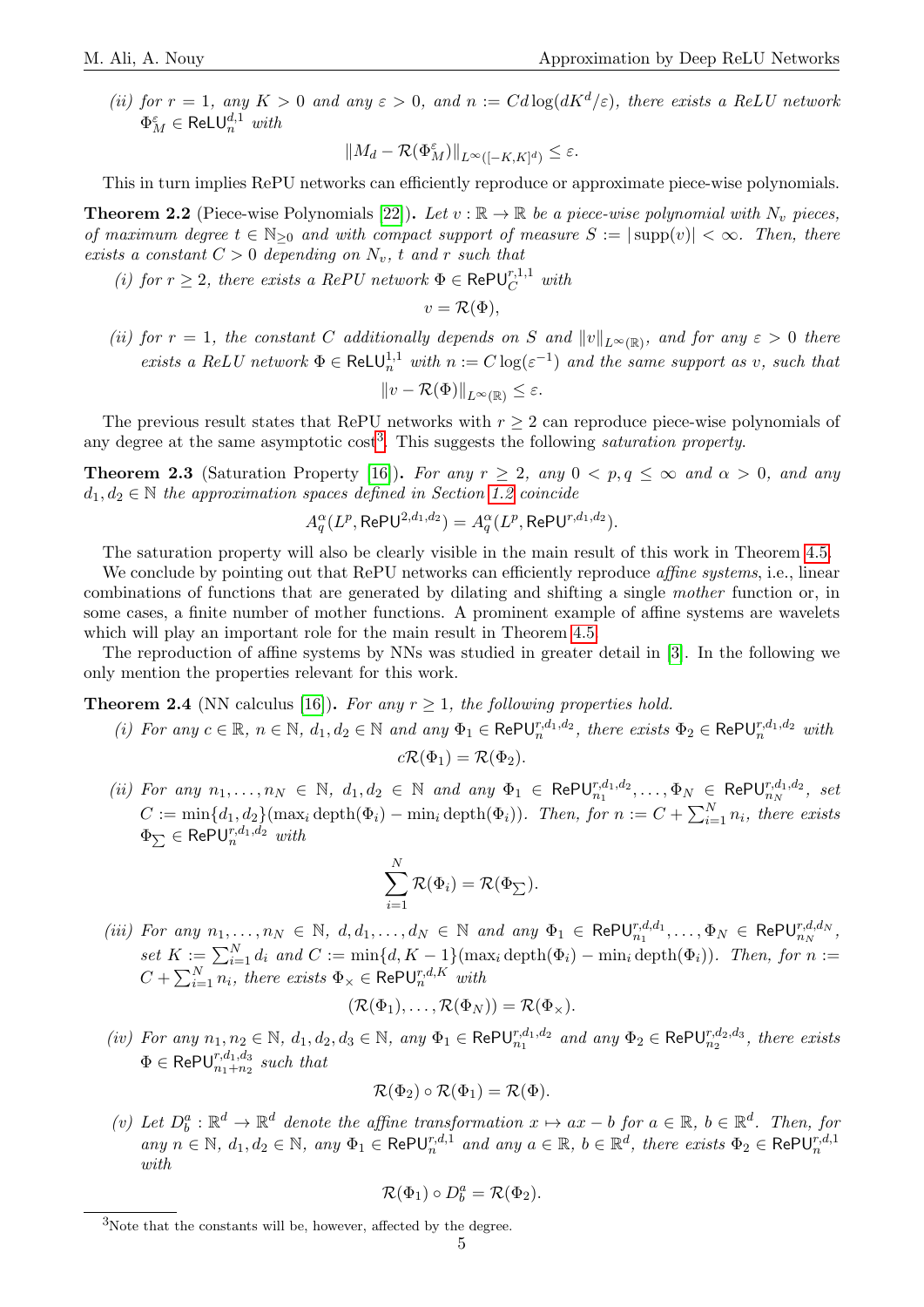## 3. Besov Spaces and Wavelet Systems

<span id="page-5-0"></span>In this section, we recall some classical results on (isotropic) Besov spaces and their characterization with wavelets. As in Section [2,](#page-3-1) we focus mostly on results relevant to our work. For more details we refer to, e.g., [\[4\]](#page-12-4).

<span id="page-5-1"></span>3.1. Besov Spaces. Let  $\Omega \subset \mathbb{R}^d$  be an open subset and  $f \in L^p(\Omega)$  for  $0 < p \leq \infty$ . For  $h \in \mathbb{R}^d$ , let  $\tau_h$ denote the translation operator  $(\tau_h f)(x) := f(x+h)$ ,  $\mathbb{I}: \mathbb{R}^d \to \mathbb{R}^d$  the identity operator and define the m-th difference

$$
\Delta_h^m := (\tau_h - \mathbb{I})^m := \underbrace{(\tau_h - \mathbb{I}) \circ \dots \circ (\tau_h - \mathbb{I})}_{m \text{ times}}, \quad m \in \mathbb{N}.
$$

We use the notation

$$
\Delta_h^m(f, x, \Omega) := \begin{cases}\n(\Delta_h^m f)(x), & \text{if } x, x + h, \dots, x + rh \in \Omega, \\
0, & \text{otherwise.}\n\end{cases}
$$

The modulus of smoothness of order m is defined for any  $t > 0$  as

$$
\omega_m(f, t, \Omega)_p := \sup_{|h| \le t} ||\Delta_h^m(f, \cdot, \Omega)||_{L^p(\Omega)},
$$

where  $|h|$  denotes the standard Euclidean 2-norm. Finally, the Besov semi-norm is defined for any  $0 < p, q \leq \infty$ , any  $\alpha > 0$  and  $m := \lfloor \alpha \rfloor + 1$  by

$$
|f|_{B_q^{\alpha}(L^p(\Omega))} := \begin{cases} \left(\int_0^1 [t^{-\alpha} \omega_m(f, t, \Omega)_p]^q dt/t\right)^{1/q}, & 0 < q < \infty, \\ \sup_{t>0} t^{-\alpha} \omega_m(f, t, \Omega)_p, & q = \infty. \end{cases}
$$

Then, the (isotropic) Besov space is defined as

$$
B_q^{\alpha}(L^p(\Omega)) := \left\{ f \in L^p(\Omega) : ||f||_{B_q^{\alpha}(L^p(\Omega))} < \infty \right\},\,
$$

and it is a (quasi-)Banach space equipped with the norm

$$
||f||_{B^{\alpha}_{q}(L^{p}(\Omega))} := ||f||_{L^{p}(\Omega)} + |f|_{B^{\alpha}_{q}(L^{p}(\Omega))}.
$$

The parameter  $\alpha > 0$  is the smoothness order, while the primary parameter p reflects the measure of said smoothness. The secondary parameter  $q$  is less important and merely provides a finer gradation of smoothness. A few relationships are rather straight-forward

$$
B_q^{\alpha_1}(L^p(\Omega)) \hookrightarrow B_q^{\alpha_2}(L^p(\Omega)), \quad \alpha_1 \ge \alpha_2,
$$
  
\n
$$
B_q^{\alpha}(L^{p_1}(\Omega)) \hookrightarrow B_q^{\alpha}(L^{p_2}(\Omega)), \quad p_1 \ge p_2,
$$
  
\n
$$
B_{q_1}^{\alpha}(L^p(\Omega)) \hookrightarrow B_{q_2}^{\alpha}(L^p(\Omega)), \quad q_1 \le q_2,
$$

where  $\hookrightarrow$  denotes a continuous embedding. For non-integer  $\alpha > 0$  and  $1 \leq p \leq \infty$ ,  $B_p^{\alpha}(L^p(\Omega))$  is the fractional Sobolev space  $W^{\alpha,p}(\Omega)$ . For integer  $\alpha > 0$ , the Besov space  $B^{\alpha}_{\infty}(L^p(\Omega))$  is slightly larger than  $W^{\alpha,p}(\Omega)$ . For  $p = q = 2$ , the Besov space  $B_2^{\alpha}(L^2(\Omega))$  is the same as the Sobolev space  $W^{\alpha,2}(\Omega)$ .

A less obvious property are the following embedding results.

<span id="page-5-2"></span>**Theorem 3.1** (Besov Embeddings [\[4\]](#page-12-4)). Let  $\Omega = \mathbb{R}^d$  or  $\Omega \subset \mathbb{R}^d$  be a Lipschitz domain.

(i) For  $0 < p < \infty$ ,  $0 < q \le p$ ,  $\alpha > 0$  and  $0 < \tau < p$  such that  $1/\tau = \alpha/d + 1/p$ , the following embedding holds

$$
B_q^{\alpha}(L^{\tau}(\Omega)) \hookrightarrow L^p(\Omega).
$$

(*ii*) For 
$$
0 < \alpha_2 < \alpha_1
$$
,  $0 < p_1 < p_2 \le \infty$  and  $q_1 \le q_2$ , it holds  
\n
$$
B_{q_1}^{\alpha_1}(L^{p_1}(\Omega)) \hookrightarrow B_{q_2}^{\alpha_2}(L^{p_2}(\Omega)), \quad \text{if} \quad \alpha_1 - \alpha_2 \ge d(1/p_1 - 1/p_2).
$$

The Besov spaces in Theorem [3.1](#page-5-2) (i) are on the critical embedding line (see Figure [1\)](#page-1-0). Spaces above this line are embedded in  $L^p$ , spaces on this line may or may not be embedded in  $L^p$ , and spaces below this line are never embedded in  $L^p$ . In this sense, such Besov spaces are quite large as the functions on this line barely have enough regularity to be members of  $L^p$ . It is well-known that optimal approximation of functions from such spaces with a continuous parameter selection can only be achieved by non-linear methods, see [\[9\]](#page-13-9). It is the main result of this work that RePU networks achieve optimal approximation for these spaces, while ReLU networks achieve near to optimal approximation.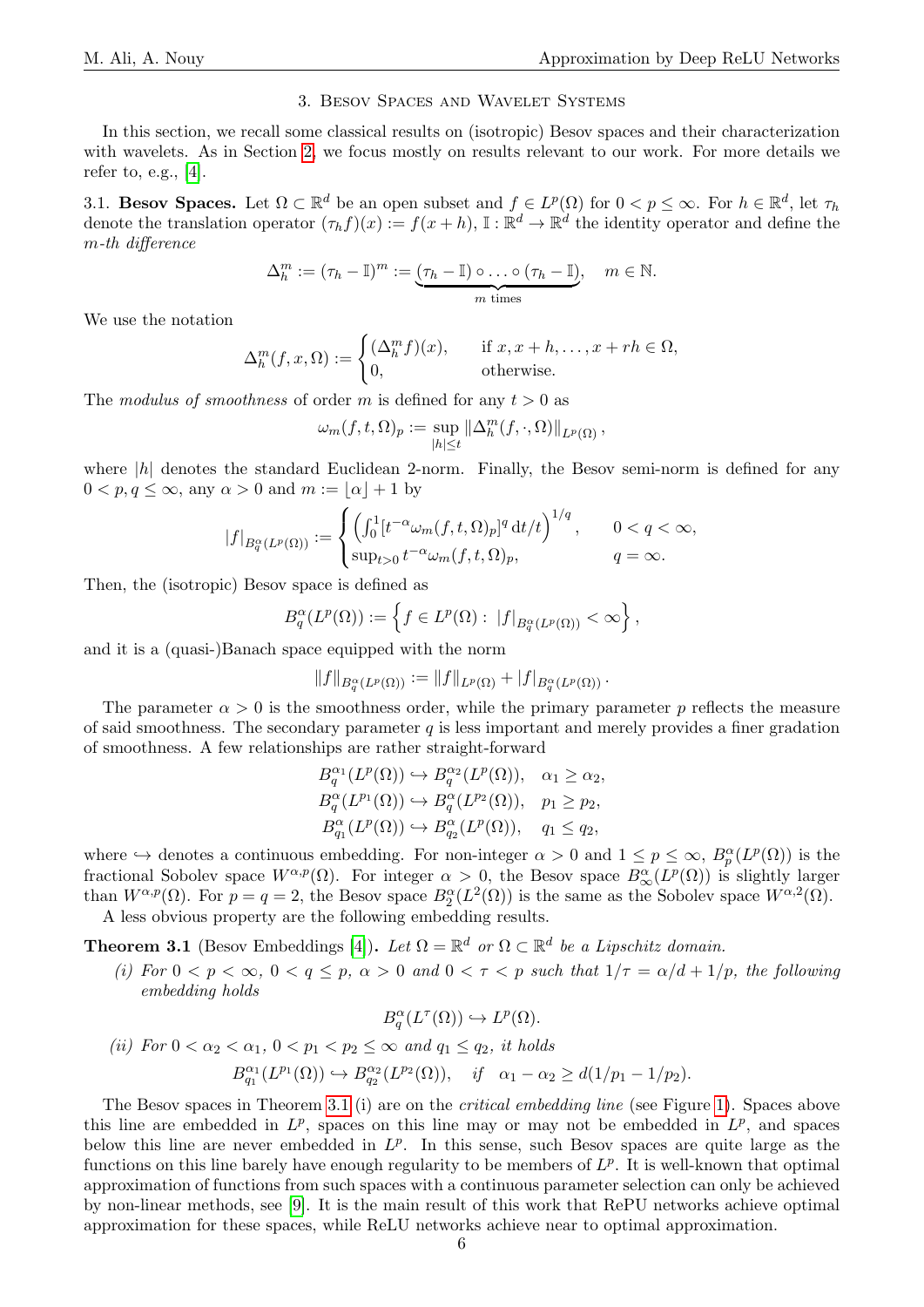To transfer results from  $\mathbb{R}^d$  to bounded Lipschitz domains, we will use the common technique of extension operators.

<span id="page-6-2"></span>**Theorem 3.2** (Extension Operator [\[13,](#page-13-10)[19\]](#page-13-11)). Let  $\Omega \subset \mathbb{R}^d$  be a Lipschitz domain<sup>[4](#page-6-0)</sup>. Then, for any  $\alpha > 0$ and any  $0 < p, q \leq \infty$ , there exists a linear operator  $\mathcal{E}: B^{\alpha}_{q}(L^{p}(\Omega)) \to B^{\alpha}_{q}(L^{p}(\mathbb{R}^{d}))$  such that

$$
||f||_{B^{\alpha}_{q}(L^{p}(\Omega))} \leq ||\mathcal{E}f||_{B^{\alpha}_{q}(L^{p}(\mathbb{R}^{d}))} \leq C ||f||_{B^{\alpha}_{q}(L^{p}(\Omega))},
$$

where C depends only on d,  $\alpha$ , p and the domain  $\Omega$ .

We conclude by noting that Besov spaces combine well with interpolation. To be precise, we briefly define interpolation spaces via the K-functional. Let X be a quasi-normed space and Y be a quasisemi-normed space with  $Y \hookrightarrow X$ . The K-functional is defined for any  $f \in X$  by

$$
K(f,t,X,Y):=\inf_{f=f_0+f_1}\{\|f_0\|_X+t\,|f_1|_Y\},\quad t>0.
$$

For  $0 < \theta < 1$  and  $0 < q \leq \infty$ , define the quantity

$$
|f|_{(X,Y)_{\theta,q}} := \begin{cases} \left(\int_0^\infty [t^{-\theta} K(f,t,X,Y)]^q \, \mathrm{d}t/t\right)^{1/q}, & 0 < q < \infty, \\ \sup_{t > 0} t^{-\theta} K(f,t,X,Y), & q = \infty. \end{cases}
$$

Then, the spaces

$$
(X,Y)_{\theta,q} := \left\{ f \in X : |f|_{(X,Y)_{\theta,q}} < \infty \right\},\,
$$

equipped with the (quasi-)norm

$$
||f||_{(X,Y)_{\theta,q}} := ||f||_X + |f|_{(X,Y)_{\theta,q}},
$$

are interpolation spaces.

Besov spaces provide a relatively complete description of interpolation spaces in the following sense: for  $0 < \theta < 1$ 

$$
(L^p(\Omega), W^{\alpha}(L^p(\Omega)))_{\theta,q} = B_q^{\theta\alpha}(L^p(\Omega)), \quad 1 \le p \le \infty, \quad 0 < q \le \infty,
$$
\n
$$
(B_{q_1}^{\alpha_1}(L^p(\Omega)), B_{q_2}^{\alpha_2}(L^p(\Omega)))_{\theta,q} = B_q^{\alpha}(L^p(\Omega)), \quad 0 < \alpha_1 < \alpha_2, \quad \alpha := (1 - \theta)\alpha_1 + \theta\alpha_2, \quad 0 < p, q, q_1, q_2 \le \infty,
$$
\n
$$
(L^p(\Omega), B_{q_1}^{\alpha}(L^p(\Omega)))_{\theta,q} = B_q^{\theta\alpha}(L^p(\Omega)), \quad 0 < p, q, q_1 \le \infty.
$$

For Besov spaces on the critical line with  $1/\tau = \alpha/d + 1/p$ , we obtain

$$
(L^p(\Omega), B^{\alpha}_{\tau}(L^{\tau}(\Omega)))_{\theta,q} = B^{\theta\alpha}_{q}(L^q(\Omega)), \quad \text{if} \quad 1/q = \theta\alpha/d + 1/p.
$$

3.2. Wavelets. There are many possible wavelets constructions satisfying different properties depending on the intended application. Said constructions can be rather technical, with the payoff being various favorable analytical and numerical features. We do not intend to cover this topic in-depth and once again only pick out the aspects required for this work. We proceed by briefly reviewing one-dimensional wavelets constructions, after which we turn to wavelets on  $\mathbb{R}^d$ . Our presentation is somewhat abstract and therefore flexible, but we will also be more specific with some aspects of the construction that we require in Section [4.](#page-8-0) For more details on the subject we refer to [\[4\]](#page-12-4).

The starting point of a wavelet construction is typically a multi-resolution analysis (MRA), i.e., a sequence of closed subspaces  $V_j \subset V_{j+1}$  of  $L^2(\mathbb{R})$  that are nested, dilation- and shift-invariant, dense in  $L^2(\mathbb{R})$  and are all generated by a single<sup>[5](#page-6-1)</sup> scaling function  $\varphi \in V_0$ . To be more precise, we assume the system  $\{\varphi(\cdot - k) : k \in \mathbb{Z}\}\$ is a Riesz basis of  $V_0$  and therefore  $\{\varphi(2^j \cdot - k) : k \in \mathbb{Z}\}\$ is a Riesz basis of  $V_i$ . We use the shorthand notation

$$
\varphi_{j,k} := 2^{j/2} \varphi(2^j \cdot -k),
$$

where the pre-factor  $2^{j/2}$  normalizes  $\varphi$  in  $L^2$ . Later we will redefine this to  $2^{j/p}$  for normalization in  $L^p$  for any  $0 < p \leq \infty$ , with the convention  $2^{j/\infty} = 1$ .

Defining a projection  $P_j: L^2(\mathbb{R}) \to V_j$  is rather simple if  $\{\varphi(\cdot - k) : k \in \mathbb{Z}\}\)$  forms an orthogonal basis of  $V_0$ . Indeed, this property implies that  $\{\varphi_{i,k}: k \in \mathbb{Z}\}\)$  forms an orthogonal basis of  $V_i$ , and  $P_i$  can be chosen to be the orthogonal projection. However, for numerical reasons, it is sometimes unpractical to construct scaling functions  $\varphi$  such that  $\{\varphi(\cdot - k) : k \in \mathbb{Z}\}\)$  forms an orthogonal basis of  $V_0$  and without this property a constructive definition of  $P_i$  is not straight-forward.

<span id="page-6-0"></span><sup>&</sup>lt;sup>4</sup>The result is actually valid for more general domains (cf.  $(\varepsilon, \delta)$  domains), see [\[13\]](#page-13-10).

<span id="page-6-1"></span> $5$ Multiple scaling functions are possible as well in which case such functions are referred to as *multi-wavelets*, see [\[14\]](#page-13-12).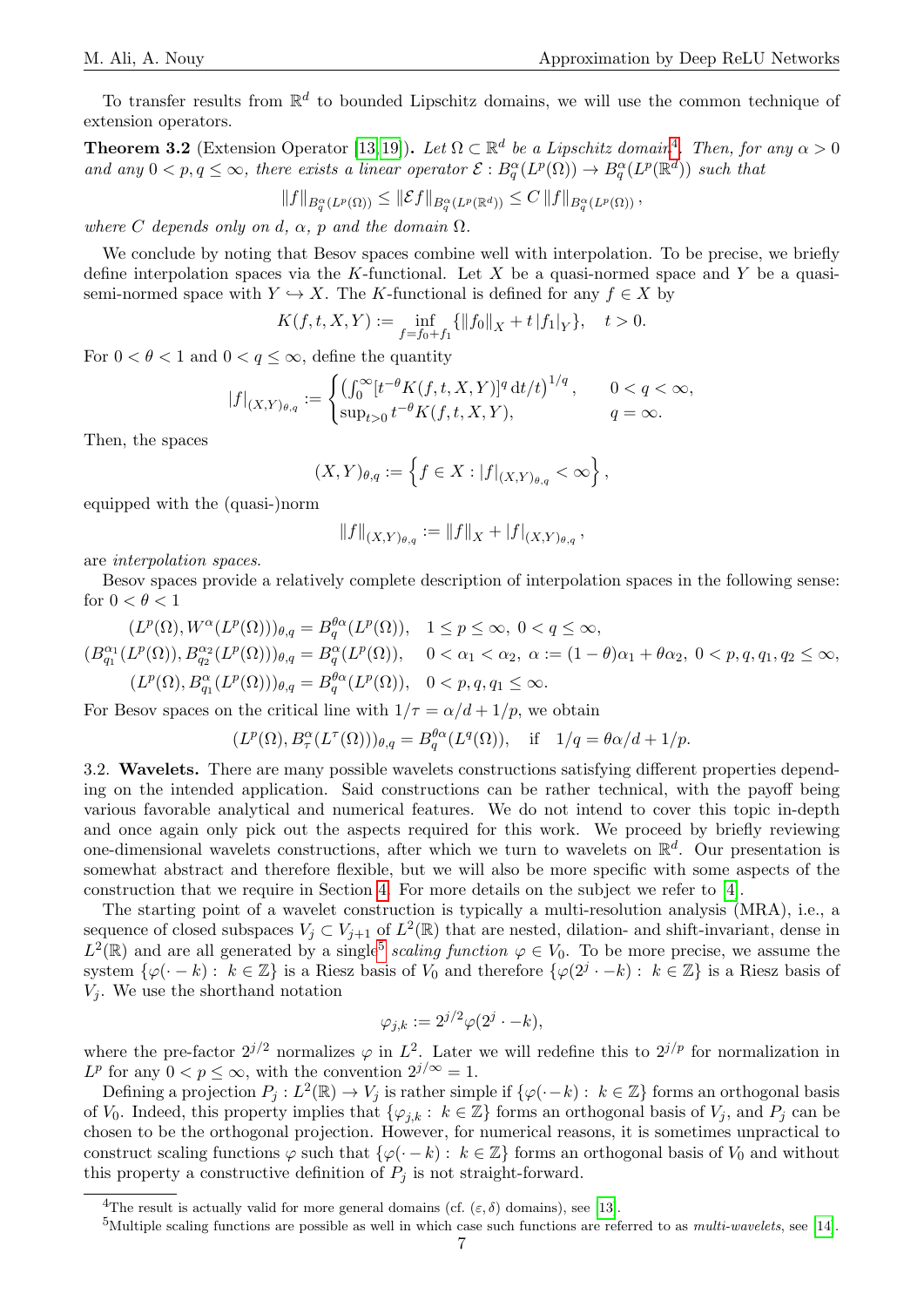A way-out are so-called *bi-orthogonal* constructions. A function  $\tilde{\varphi} \in L^2(\mathbb{R})$  is dual to  $\varphi$  if it satisfies

$$
\langle \varphi(\cdot -k), \tilde{\varphi}(\cdot -l) \rangle_{L^2} = \delta_{k,l}, \quad k, l \in \mathbb{Z},
$$

where  $\delta_{k,l}$  is the Kronecker delta. We then define the *oblique* projection  $P_j$ 

<span id="page-7-7"></span>(3.1) 
$$
P_j f := \sum_{k \in \mathbb{Z}} \langle f, \tilde{\varphi}_{j,k} \rangle_{L^2} \varphi_{j,k}.
$$

A representation of a function in  $V_i$  is typically referred to as a *single-scale* representation. To switch to a multi-scale representation, we need to characterize the so-called detail spaces defined through the projections

$$
Q_j := P_{j+1} - P_j,
$$

with the detail spaces defined as  $W_j := Q_j(L^2(\mathbb{R}))$ . This is achieved by constructing a *wavelet*  $\psi \in V_1$ 

$$
\psi:=\sum_{k\in\mathbb{Z}}g_k\varphi(2\cdot-k),
$$

for some coefficients  $g_k \in \mathbb{R}$  such that

<span id="page-7-8"></span>(3.2) 
$$
N_{\psi} := \#\{k : g_k \neq 0\} < \infty.
$$

Any function  $f \in L^2(\mathbb{R})$  can then be decomposed into a sequence of single-scale coefficients on the coarsest level and detail coefficients on all higher levels

<span id="page-7-0"></span>(3.3) 
$$
f = \sum_{k \in \mathbb{Z}} c_{0,k} \varphi_{0,k} + \sum_{j \geq 0} \sum_{k \in \mathbb{Z}} c_{j,k} \psi_{j,k}.
$$

To simplify notation, one typically sets  $\psi_{-1,k} := \varphi_{0,k}$  and introduces the index set  $\nabla := \{(j,k) : j \in$  $\mathbb{N}_{>−1}, k \in \mathbb{Z}$ . Decomposition [\(3.3\)](#page-7-0) then simplifies to

$$
f = \sum_{\lambda \in \nabla} c_{\lambda} \psi_{\lambda}.
$$

In order for the wavelets  $\psi_{\lambda}$  to characterize Besov spaces, they have to satisfy certain assumptions.

**Assumption 3.3** (Characterization). We assume the scaling function  $\varphi$  and its dual  $\tilde{\varphi}$  satisfy the following properties.

- <span id="page-7-1"></span>(W1) (Integrability) For some  $p', p'' \in [1, \infty]$  such that  $1/p' + 1/p'' = 1$ , we assume  $\varphi \in L^{p'}(\mathbb{R})$  and  $\tilde{\varphi} \in L^{p''}(\mathbb{R}).$
- <span id="page-7-6"></span>(W2) (Polynomial Reproduction) We assume  $\varphi$  satisfies Strang-Fix conditions of order  $L \in \mathbb{N}$  or, equivalently, for any polynomial  $P \in \mathbb{P}_{L-1}$  of degree  $L-1$ , we have  $P \in V_0$ .
- <span id="page-7-2"></span>(W3) (Regularity) For some  $s > 0$ ,  $0 < p, q \le \infty$ , we assume  $\varphi \in B_q^s(L^p(\mathbb{R}))$ .

These conditions are sufficient to ensure Besov spaces can be characterized by the decay of the wavelet coefficients. For our work we will require two additional conditions that are, however, easy to satisfy for a variety of wavelet families.

**Assumption 3.4** (Piece-wise Polynomial). We additionally assume the scaling function  $\varphi$  satisfies the following properties.

- <span id="page-7-3"></span>(A1) We assume  $\varphi$  has compact support.
- <span id="page-7-4"></span>(A2) We assume  $\varphi$  is piece-wise polynomial.

An example of a wavelet family satisfying all of the assumptions  $(W1)-(W3)$  $(W1)-(W3)$  and  $(A1)-(A2)$  $(A1)-(A2)$  are the CDF bi-orthogonal B-spline wavelets from [\[6\]](#page-13-13). These constructions allow to choose an arbitrary polynomial reproduction degree  $L - 1$ , regularity order s and the resulting scaling function  $\varphi$  (and consequently  $\psi$  as well) are compactly supported splines of degree  $L - 1$ .

Finally, we briefly describe how to extend the above wavelets to  $\mathbb{R}^d$ . There are several possible approaches for this, but we describe a specific tensor product construction suitable for isotropic Besov spaces. We comment on anisotropic Besov spaces in Section [5.](#page-12-2)

For  $x \in \mathbb{R}^d$ , we define the tensor product scaling function as

(3.4)  $\phi(x) := \varphi(x_1) \cdots \varphi(x_d),$ 

and in the same manner as before, but for a general  $0 < p \leq \infty$ ,

<span id="page-7-5"></span>(3.5) 
$$
\phi_{j,k,p}(x) := 2^{dj/p} \phi(2^{j}x - k), \quad j \in \mathbb{Z}, \ k \in \mathbb{Z}^{d},
$$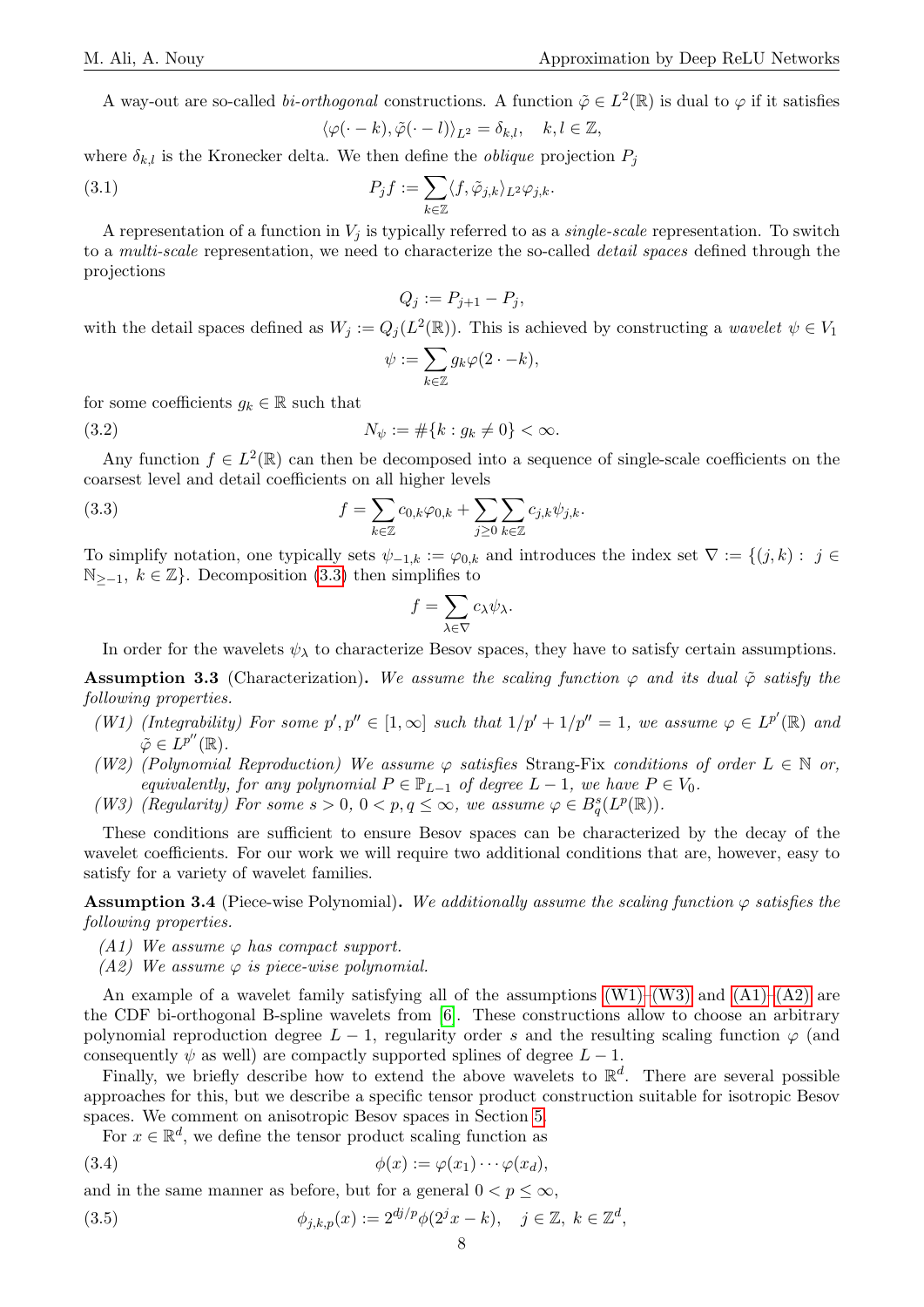with the convention  $2^{dj/\infty} = 1$ . Next, for  $e \in \{0,1\}^d \setminus \{0\}$ , we define

<span id="page-8-6"></span>(3.6) 
$$
\psi^e(x) := \psi^{e_1}(x_1) \cdots \psi^{e_d}(x_d),
$$

with the convention  $\psi^1(x_i) := \psi(x_i)$  and  $\psi^0(x_i) = \varphi(x_i)$ , and  $\psi^e_{j,k,p}$  is defined as in [\(3.5\)](#page-7-5). Simplifying as before with

$$
\nabla := \{ (e, j, k) : e \in \{0, 1\}^d \setminus \{0\}, \ j \in \mathbb{N}_{\geq 0}, \ k \in \mathbb{Z}^d \} \cup \{ (0, 0, k) : k \in \mathbb{Z}^d \},
$$

we obtain the d-dimensional wavelet system

<span id="page-8-7"></span>
$$
\Psi := \{ \psi_{\lambda, p} : \lambda \in \nabla \},
$$

where we also use the shorthand notation  $|\lambda| := |(e, j, k)| := j$  for  $e \neq 0$ , and  $|\lambda| = -1$  otherwise. Finally, we define the fixed level sets

$$
\nabla_j := \{ \lambda = (e, j, k) \in \nabla : e \neq 0, \ |\lambda| = j \}, \quad j \ge 0, \quad \nabla_{-1} := \{ \lambda = (0, 0, k) \in \nabla : k \in \mathbb{Z}^d \}.
$$

<span id="page-8-1"></span>**Theorem 3.5** (Characterization [\[4\]](#page-12-4)). Let  $\varphi$  satisfy [\(W1\)](#page-7-1) for some integrability parameters  $p', p'', (W2)$  $p', p'', (W2)$ for order L and [\(W3\)](#page-7-2) with smoothness order s for primary parameter  $0 < p \leq p'$  and any secondary parameter  $0 < q \leq \infty$ . Then, if  $f = \sum_{\lambda \in \nabla} c_{\lambda, p} \psi_{\lambda, p}$  is the wavelet decomposition of f, for

<span id="page-8-2"></span>(3.8) 
$$
d(1/p - 1/p') < \alpha < \min\{s, L\},
$$

we have the norm equivalence

$$
|f|_{B_q^{\alpha}(L^p(\mathbb{R}^d))} \sim \begin{cases} \left(\sum_{j\geq -1} 2^{j\alpha q} \left(\sum_{\lambda \in \nabla_j} |c_{\lambda,p}|^p \right)^{q/p} \right)^{1/q}, & 0 < q < \infty, \\ \sup_{j\geq -1} 2^{j\alpha} \left(\sum_{\lambda \in \nabla_j} |c_{\lambda,p}|^p \right)^{1/p}, & q = \infty. \end{cases}
$$

The above characterization implies optimal approximation rates for best N-term wavelet approximations.

<span id="page-8-8"></span>**Theorem 3.6** (N-term Approximation [\[4\]](#page-12-4)). Let  $1 < p < \infty$  and let  $\Psi$  be a wavelet system satisfying the assumptions of Theorem [3.5.](#page-8-1) Define the set of N-term wavelet expansions as

$$
\mathcal{W}_N := \left\{ \sum_{\lambda \in \Lambda} c_{\lambda, p} \psi_{\lambda, p} : \ \Lambda \subset \nabla, \ \#\Lambda \leq N \right\}.
$$

Then, for  $\alpha > 0$ ,  $1/\tau = \alpha/d + 1/p$  and any  $f \in B^{\alpha}_{\tau}(L^{\tau}(\mathbb{R}^d))$ , it holds

$$
E(f, \mathcal{W}_N)_p \lesssim N^{-\alpha/d} \, |f|_{B_\tau^\alpha(L^\tau(\mathbb{R}^d))} \, .
$$

**Remark 3.7.** For  $p = \tau = \infty$  the corresponding Besov space is the space of Hölder continuous functions and we refer to [\[11,](#page-13-14) [25\]](#page-13-2). The restriction  $p > 1$  stems from [\(3.8\)](#page-8-2) which in turn is based on the fact that the oblique projector defined in [\(3.1\)](#page-7-7) is, in general, not  $L^p$ -stable for  $p < 1$ . More on this in Section [5.](#page-12-2)

#### 4. Optimal ReLU Approximation of Smoothness Classes

<span id="page-8-0"></span>With the results from Section [2](#page-3-1) and Section [3](#page-5-0) we have all the tools necessary to derive approximation rates for arbitrary Besov functions. As was reviewed in Section [3,](#page-5-0) Besov spaces can be characterized by the decay of the wavelet coefficients, and N-term approximations achieve optimal approximation rates for Besov functions.

In this section, we show that a RePU network<sup>[6](#page-8-3)</sup> can reproduce an  $N$ -term wavelet expansion with  $\mathcal{O}(N)$  complexity. More importantly, we also show that a ReLU network<sup>[7](#page-8-4)</sup> can approximate an N-term wavelet expansion with  $\mathcal{O}(N \log(\varepsilon^{-1}))$  complexity, where  $\varepsilon > 0$  is the related approximation accuracy. Together with a stability estimate, this will imply RePU and ReLU networks can approximate Besov functions of arbitrary smoothness order with optimal or near to optimal rate, respectively.

We begin by pointing out an important consequence of Theorem [2.2.](#page-4-1)

<span id="page-8-5"></span>**Lemma 4.1** (Wavelet Complexity). Let  $\varphi : \mathbb{R} \to \mathbb{R}$  be a scaling function satisfying  $(A1) - (A2)$ , i.e., a compactly supported piece-wise polynomial scaling function with polynomial reproduction order  $L \in \mathbb{N}$ . Then,

<span id="page-8-3"></span> ${}^{6}$ Of bounded depth depending on the smoothness order and polynomial degree of the activation function.

<span id="page-8-4"></span><sup>&</sup>lt;sup>7</sup>Of depth depending logarithmically on  $\varepsilon^{-1}$ .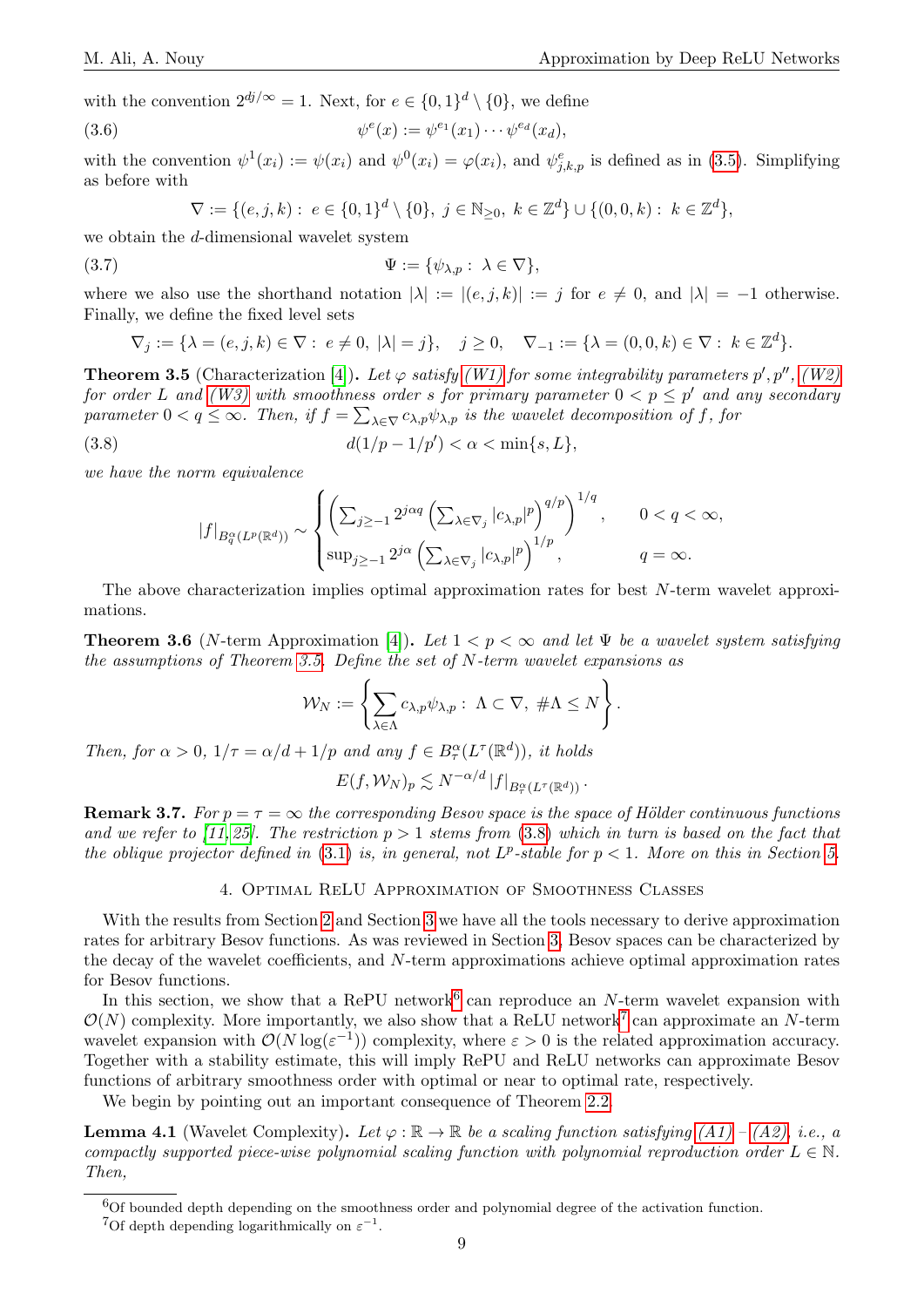.

(i) for  $r \geq 2$ , there exists a constant  $C > 0$  depending only on the number of polynomial pieces (and thus on  $N_{\psi}$  from [\(3.2\)](#page-7-8)), order L and r such that there exist RePU networks  $\Phi_{\varphi}, \Phi_{\psi} \in \text{RePU}_{C}^{r,1,1}$ with

$$
\varphi = \mathcal{R}(\Phi_{\varphi}), \quad \psi = \mathcal{R}(\Phi_{\psi}),
$$

(ii) for  $r = 1$  and  $0 < p \leq \infty$ , there exists a constant  $C > 0$  as above that additionally depends on  $|\text{supp}(\varphi)|$ ,  $|\text{supp}(\psi)|$ ,  $\|\varphi\|_{L^{\infty}(\mathbb{R})}$  and  $\|\psi\|_{L^{\infty}(\mathbb{R})}$  such that for any  $\varepsilon > 0$  there exist ReLU networks  $\Phi_{\varphi}^{\varepsilon}, \Phi_{\psi}^{\varepsilon} \in \text{ReLU}^{1,1}_{C(1+\log(\varepsilon^{-1}))}$  with the same supports as  $\varphi$  and  $\psi$ , respectively, and

$$
\big\|\varphi-\mathcal{R}(\Phi_\varphi^\varepsilon)\big\|_{L^p(\mathbb{R})}\leq\varepsilon,\quad \big\|\psi-\mathcal{R}(\Phi_\psi^\varepsilon)\big\|_{L^p(\mathbb{R})}\leq\varepsilon.
$$

Next, using Theorem [2.1](#page-3-2) and Lemma [4.1,](#page-8-5) the above can be extended to the multi-dimensional setting.

<span id="page-9-3"></span>**Lemma 4.2** (Tensor Product Wavelet Complexity). Let  $\varphi : \mathbb{R} \to \mathbb{R}$  be as in Lemma [4.1,](#page-8-5) satisfying  $(A1) - (A2)$  $(A1) - (A2)$ , and let  $\phi$ ,  $\psi^e$  be the tensor product wavelets defined in [\(3.5\)](#page-7-5) and [\(3.6\)](#page-8-6). Then,

(i) for  $r \geq 2$ , there exists a constant  $C > 0$  as in Lemma [4.1](#page-8-5) (i), depending additionally on d, such that there exist networks  $\Phi_{\phi}$ ,  $\Phi_{\psi^e} \in \text{RePU}_{C}^{r,d,1}$  with

$$
\phi = \mathcal{R}(\Phi_{\phi}), \quad \psi^e = \mathcal{R}(\Phi_{\psi^e}), \quad \text{for any} \quad e \in \{0,1\}^d \setminus \{0\}.
$$

(ii) For  $r = 1$  and  $0 < p \leq \infty$ , there exists a constant as in Lemma [4.1](#page-8-5) (ii), depending additionally on d, such that for any  $0 < \varepsilon < 1$  there exist networks  $\Phi_{\phi}^{\varepsilon}, \Phi_{\psi^e}^{\varepsilon} \in \text{RePU}_{C(1+\log(\varepsilon^{-1}))}^{d,1}$  with

$$
\left\|\phi - \mathcal{R}(\Phi_{\phi}^{\varepsilon})\right\|_{L^{p}(\mathbb{R}^{d})} \leq \varepsilon, \quad \left\|\psi^{\varepsilon} - \mathcal{R}(\Phi_{\psi^{\varepsilon}}^{\varepsilon})\right\|_{L^{p}(\mathbb{R}^{d})} \leq \varepsilon, \quad \text{for any} \quad e \in \{0,1\}^{d} \setminus \{0\}.
$$

*Proof.* Part (i) follows from Theorem [2.1](#page-3-2) (i), Theorem [2.4](#page-4-2) (iii) – (iv) and Lemma [4.1](#page-8-5) (i). Part (ii) follows from Theorem [2.1](#page-3-2) (ii), Theorem [2.4](#page-4-2) (iii) – (iv) and Lemma [4.1](#page-8-5) (ii), which we briefly demonstrate for  $\phi$ . The proof for  $\psi^e$  is analogous. In the following we will frequently use the triangle inequality, i.e., assuming  $p \geq 1$ . For  $0 < p < 1$ ,  $\|\cdot\|_{L^p(\mathbb{R}^d)}$  is only a quasi-norm, i.e., the right-hand-side of the triangle inequality is to be multiplied by a constant, and the corresponding complexities are to be adjusted accordingly.

Let  $\phi = \varphi \otimes \cdots \otimes \varphi$ . We approximate each  $\varphi$  as in Lemma [4.1](#page-8-5) (ii) by networks  $\Phi_{\varphi}^{\delta} \in \text{ReLU}^{1,1}_{C(1+\log(\delta^{-1}))}$ with some accuracy  $\delta > 0$  to be specified later. Then, we form the tuple  $\Phi_{\times}^{\delta} \in \text{ReLU}_{n_{\delta}}^{d,d}$  as in Theo-rem [2.4](#page-4-2) (iii) with  $n_{\delta} := dC(1 + \log(\delta^{-1}))$ . Finally, for some different accuracy  $\eta > 0$ , we construct an approximate multiplication network  $\Phi_M^{\eta'} \in \text{ReLU}_{n_\eta}^{\dot{d},1}$  with  $n_\eta := Cd \log(dK^d \eta^{-1})$  as in Theorem [2.1](#page-3-2) (ii), where  $K := ||\varphi||_{L^{\infty}(\mathbb{R})} + \delta$ . This choice of K is justified by

<span id="page-9-0"></span>(4.1) 
$$
\left\| \mathcal{R}(\Phi_{\varphi}^{\delta}) \right\|_{L^{\infty}(\mathbb{R}^d)} \leq \delta + \|\varphi\|_{L^{\infty}(\mathbb{R})} = K.
$$

Our final approximation  $\Phi_{\phi}^{\varepsilon} \in \text{ReLU}^{d,1}_{n_{\delta,\eta}}$  is defined by

$$
\mathcal{R}(\Phi_{\phi}^{\varepsilon}) := \mathcal{R}(\Phi_M^{\eta}) \circ \mathcal{R}(\Phi_{\times}^{\delta}),
$$

where, according to Theorem [2.4](#page-4-2) (iv),  $n_{\delta,\eta} = dC(1 + \log(\delta^{-1})) + Cd\log(dK^d\eta^{-1}).$ 

We now estimate the resulting error from which it will be clear how to choose  $\delta, \eta > 0$  and the resulting cost  $n_{\delta,\eta}$ . We introduce the auxiliary approximation  $\mathcal{R}(\tilde{\Phi}) := M_d \circ \mathcal{R}(\Phi_{\times}^{\delta})$  and the notation  $\varphi^{\delta} := \mathcal{R}(\Phi_{\varphi}^{\delta})$ . Then,

$$
\left\| \phi - \mathcal{R}(\Phi_{\phi}^{\varepsilon}) \right\|_{L^p(\mathbb{R}^d)} \le \left\| \phi - \mathcal{R}(\tilde{\Phi}) \right\|_{L^p(\mathbb{R}^d)} + \left\| \mathcal{R}(\tilde{\Phi}) - \mathcal{R}(\Phi_{\phi}^{\varepsilon}) \right\|_{L^p(\mathbb{R}^d)}
$$

With  $S := |\text{supp}(\varphi)|$ , for the second term we apply Theorem [2.1](#page-3-2) (ii) and obtain

<span id="page-9-1"></span>(4.2) 
$$
\left\| \mathcal{R}(\tilde{\Phi}) - \mathcal{R}(\Phi_{\phi}^{\varepsilon}) \right\|_{L^p(\mathbb{R}^d)} \leq \eta S^{d/p}.
$$

For the first term, we can write

 $\phi - \mathcal{R}(\Phi_\phi^\varepsilon) = (\varphi - \varphi^\delta) \otimes \varphi \otimes \cdots \otimes \varphi + \varphi^\delta \otimes (\varphi - \varphi^\delta) \otimes \varphi \otimes \cdots \otimes \varphi + \ldots + \varphi^\delta \otimes \cdots \otimes \varphi^\delta \otimes (\varphi - \varphi^\delta).$ Thus, by a triangle inequality

<span id="page-9-2"></span>(4.3) 
$$
\left\|\phi - \mathcal{R}(\Phi_{\phi}^{\varepsilon})\right\|_{L^{p}(\mathbb{R}^{d})} \leq dK^{d-1}\delta,
$$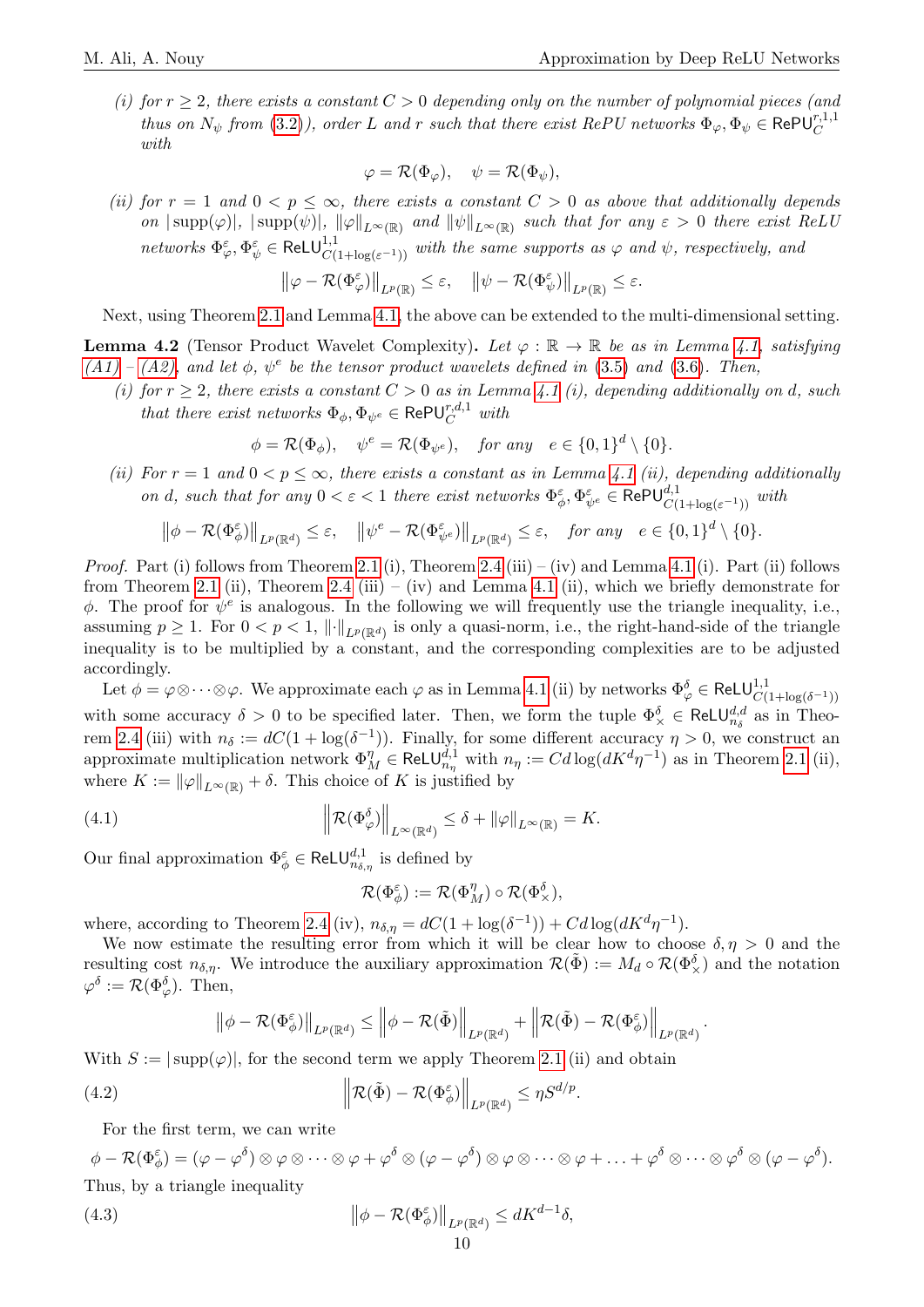where K is defined in [\(4.1\)](#page-9-0). From [\(4.2\)](#page-9-1) and [\(4.3\)](#page-9-2), we set  $\eta := S^{-d/p}\varepsilon/2$  and  $\delta := K^{1-d}\varepsilon/(2d)$  and the statement follows.

Since affine transformations can be efficiently implemented with NNs (see Theorem [2.4](#page-4-2) (v)), the results of the previous lemma carry over to any wavelet  $\psi_{\lambda}$ .

<span id="page-10-2"></span>**Lemma 4.3** (Wavelet System Complexity). Let  $\Psi$  be a wavelet system as defined in [\(3.7\)](#page-8-7), with onedimensional scaling function  $\varphi : \mathbb{R} \to \mathbb{R}$  as in Lemma [4.1](#page-8-5) satisfying  $(A1) - (A2)$ . Then,

(i) for  $r \geq 2$ , there exists a constant  $C > 0$ , with dependencies as in Lemma [4.2](#page-9-3) (i), such that for any  $\psi_{\lambda} \in \Psi$  there exists a RePU network  $\Phi_{\lambda} \in \text{RePU}_{C}^{r,d,1}$  with

$$
\psi_{\lambda} = \mathcal{R}(\Phi_{\lambda}).
$$

(ii) For  $r = 1$  and  $0 < p \leq \infty$ , there exists a constant  $C > 0$ , with dependencies as in Lemma [4.2](#page-9-3) (ii), such that for any  $\psi_{\lambda}$  and any  $0 < \varepsilon < 1$ , there exists a ReLU network  $\Phi_{\lambda}^{\varepsilon} \in \text{ReLU}_{C(1 + \log(\varepsilon^{-1}))}^{d,1}$ with

$$
\|\psi_\lambda-\Phi_\lambda^\varepsilon\|\leq\varepsilon.
$$

*Proof.* From Lemma [4.2,](#page-9-3) we have  $\Phi_{\psi^e} \in \text{RePU}_{C}^{r,d,1}$  and we define  $\Phi_{\lambda} \in \text{RePU}_{C}^{r,d,1}$  using Theorem [2.4](#page-4-2) (i) and (v) such that for  $\lambda = (e, j, k)$ 

$$
\mathcal{R}(\Phi_\lambda)=2^{dj/p}\mathcal{R}(\Phi_{\psi^e})\circ D_k^j.
$$

Similarly we define  $\Phi_{\lambda}^{\varepsilon} \in \text{ReLU}^{d,1}_{C(1+\log(\varepsilon^{-1}))}$ . Note additionally that the approximation error bound for  $\Phi_{\lambda}^{\varepsilon}$  remains unchanged due to the normalization constant  $2^{dj/p}$ .

With this we finally turn to direct estimates for networks.

<span id="page-10-3"></span>**Lemma 4.4** (Direct Estimates RePU/ReLU). Let  $\Omega = \mathbb{R}^d$  or  $\Omega \subset \mathbb{R}^d$  a Lipschitz domain<sup>[8](#page-10-0)</sup>.

(i) For  $r \geq 2$ ,  $1 < p < \infty$ , any  $f \in B_q^{\alpha}(L^{\tau}(\Omega))$  with  $\alpha, \tau, q > 0$  and

$$
\alpha/d \ge 1/\tau - 1/p, \quad q \le (\alpha/d + 1/p)^{-1},
$$

it holds

$$
E(f, \text{RePU}_n^{r,d,1})_p \lesssim n^{-\alpha/d} |f|_{B_q^{\alpha}(L^p(\Omega))}.
$$
  
(ii) For  $r = 1$ ,  $1 < p < \infty$ , any  $f \in B_q^{\alpha}(L^{\tau}(\Omega))$  with  $\alpha, \tau, q > 0$  and  
 $\alpha/d > 1/\tau - 1/p$ ,  $q \leq (\alpha/d + 1/p)^{-1}$ ,

$$
it\ holds
$$

$$
E(f, \text{ReLU}_n^{d,1})_p \lesssim n^{-\bar{\alpha}/d} |f|_{B_q^{\alpha}(L^p(\Omega))},
$$

for any  $0 < \bar{\alpha} < \alpha$ .

*Proof.* Consider a wavelet system  $\Psi$  that satisfies  $(A1) - (A2)$  $(A1) - (A2)$  and  $(W1) - (W3)$  $(W1) - (W3)$  for parameters  $\bar{p}$ to be defined in  $(4.4)$ , some  $p'$ , s and L such that the assumptions of Theorem [3.5](#page-8-1) are satisfied for  $\bar{\alpha} := 1/\bar{p} - 1/p$ . Such a wavelet system can be constructed for arbitrary smoothness order  $\bar{\alpha}$  using, e.g., bi-orthogonal wavelets from [\[6\]](#page-13-13).

Part (i) follows from Lemma [4.3,](#page-10-2) Theorem [3.6](#page-8-8) and Theorem [2.4](#page-4-2) (ii). For part (ii), first let  $\Omega = \mathbb{R}^d$ and let  $f_N := \sum_{\lambda \in \Lambda_N} c_{\lambda,p}(f) \psi_\lambda$  with  $\#\Lambda_N \leq N$  be an N-term wavelet approximation of f using the wavelet system  $\Psi$  as mentioned above. For some  $\varepsilon > 0$  to be specified later, let  $\Phi_{\lambda}^{\varepsilon} \in \text{ReLU}^{d,1}_{C(1+\log(\varepsilon^{-1}))}$ be the ReLU  $\varepsilon$ -approximation of  $\psi_{\lambda}$  from Lemma [4.3,](#page-10-2) and let  $\Phi_N \in \text{ReLU}_{CN(1+\log(\varepsilon^{-1}))}^{d,1}$  be the sum network from Theorem [2.4](#page-4-2) (ii). Then,

$$
||f_N - \mathcal{R}(\Phi_N)||_{L^p(\mathbb{R}^d)} \leq \varepsilon \sum_{\lambda \in \Lambda_N} |c_{\lambda,p}(f)|.
$$

The sum of the coefficients is bounded by a Besov semi-norm of  $f$  as we show next. Define

<span id="page-10-1"></span>(4.4)  $\bar{p} := (\alpha/d - 1/\tau + 2/p)^{-1}.$ 

<span id="page-10-0"></span><sup>&</sup>lt;sup>8</sup>Or, more generally, an  $(\varepsilon, \delta)$  domain.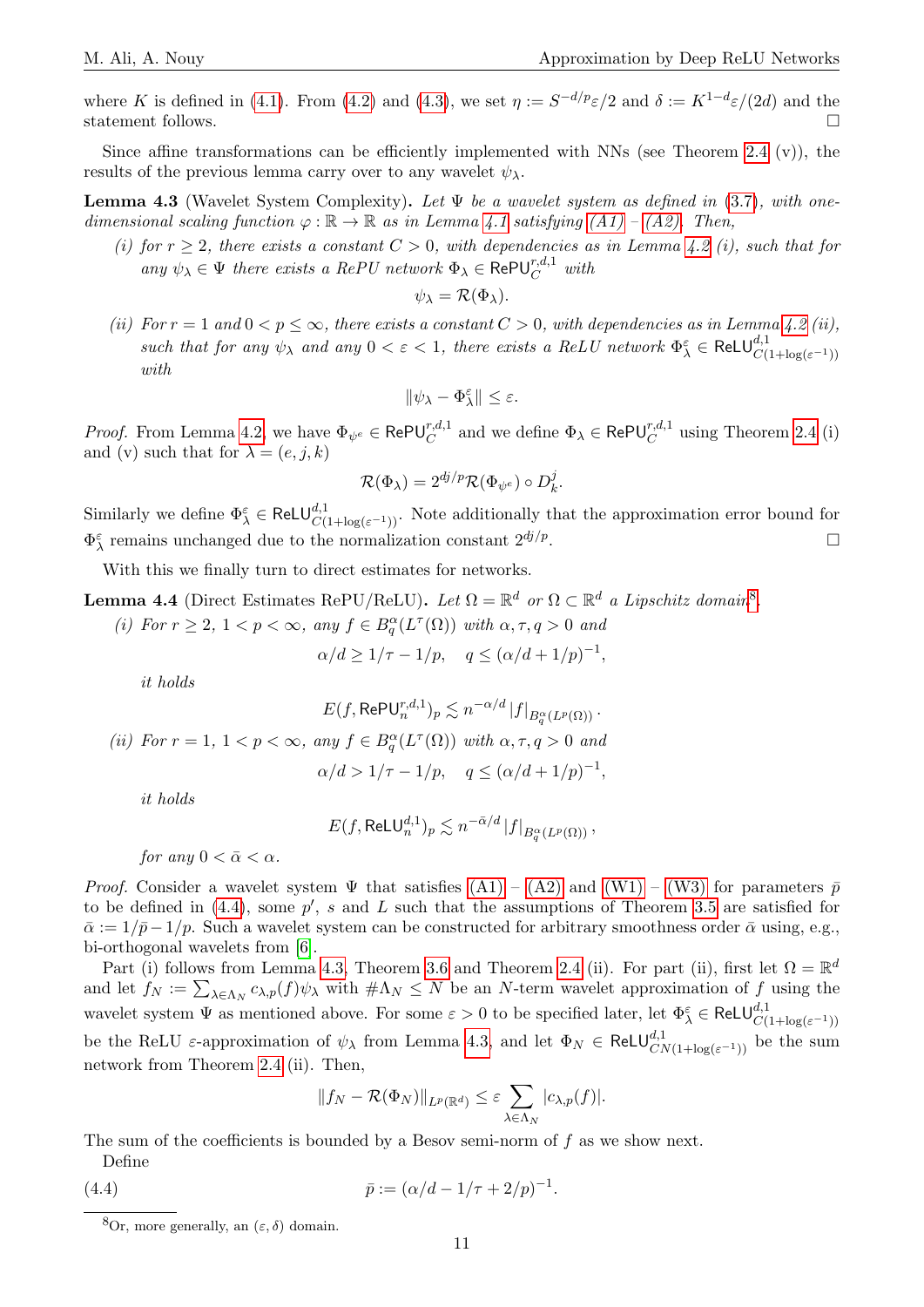$\Box$ 

Since we assumed  $\alpha/d > 1/\tau - 1/p$ , we have  $0 < \bar{p} < p$ . Next, define

$$
q := \begin{cases} (1 - 1/\bar{p})^{-1}, & \text{if } \bar{p} > 1, \\ \infty, & \text{otherwise.} \end{cases}
$$

Then, we can estimate the sum as

$$
\sum_{\lambda \in \Lambda_N} |c_{\lambda,p}(f)| \le \left(\sum_{\lambda \in \Lambda_N} |c_{\lambda,p}(f)|^{\bar{p}}\right)^{1/\bar{p}} N^{1/q},
$$

with the convention  $N^{1/\infty} = 1$ . For  $\bar{\alpha} > 0$  defined by  $\bar{\alpha} := 1/\bar{p} - 1/p$ , and by the characterization from Theorem [3.5,](#page-8-1) we obtain

$$
\left(\sum_{\lambda\in\Lambda_N} |c_{\lambda,p}(f)|^{\bar{p}}\right)^{1/\bar{p}} \lesssim |f_N|_{B_{\bar{p}}^{\bar{\alpha}}(L^{\bar{p}}(\mathbb{R}^d))} \lesssim |f|_{B_{\bar{p}}^{\bar{\alpha}}(L^{\bar{p}}(\mathbb{R}^d))}.
$$

By the Besov embeddings from Theorem [3.1](#page-5-2) (ii) and the choice of  $\bar{p}$  from [\(4.4\)](#page-10-1), we have  $B_q^{\alpha}(L^{\tau}(\mathbb{R}^d)) \hookrightarrow$  $B^{\bar{\alpha}}_{\bar{p}}(L^{\bar{p}}(\mathbb{R}^d)).$ 

Thus, we set  $\varepsilon := N^{-\alpha/d-1/q}$  and obtain

$$
||f - \mathcal{R}(\Phi_N)||_{L^p(\mathbb{R}^d)} \lesssim N^{-\alpha/d} |f|_{B_q^{\alpha}(L^{\tau}(\mathbb{R}^d))}.
$$

The complexity of this network can be bounded by

$$
n := C(1 + \alpha/d + 1/q)N \log(N) \lesssim N^{1+\delta},
$$

for any  $\delta > 0$ , or, equivalently,

$$
\left\|f-\mathcal{R}(\Phi_N)\right\|_{L^p(\mathbb{R}^d)}\lesssim n^{-\bar\alpha/d}\left|f\right|_{B^{\alpha}_q(L^\tau(\mathbb{R}^d))},
$$

for any  $0 < \bar{\alpha} < \alpha$ . This shows the statement for  $\Omega = \mathbb{R}^d$ .

For  $\Omega \subset \mathbb{R}^d$  a Lipschitz domain, we use the extension operator from Theorem [3.2](#page-6-2) to obtain for any  $f \in B^{\alpha}_q(L^{\tau}(\Omega))$ 

$$
E(f,\mathsf{ReLU}_{n}^{d,1})_{L^{p}(\Omega)} \leq E(\mathcal{E}f,\mathsf{ReLU}_{n}^{d,1})_{L^{p}(\mathbb{R}^{d})} \lesssim n^{-\bar{\alpha}/d} \left| \mathcal{E}f \right|_{B^{\alpha}_{q}(L^{\tau}(\mathbb{R}^{d}))} \lesssim n^{-\bar{\alpha}/d} \left\| f \right\|_{B^{\alpha}_{q}(L^{\tau}(\Omega))}.
$$

Finally, the direct estimates above immediately imply the main result of this work.

<span id="page-11-0"></span>**Theorem 4.5** (Direct Embeddings). Let  $\Omega = \mathbb{R}^d$  or  $\Omega \subset \mathbb{R}^d$  a Lipschitz domain.

(i) For  $r \geq 2$ ,  $1 < p < \infty$  and any Besov space  $B_q^{\alpha}(L^{\tau}(\Omega))$  with  $\alpha, \tau, q > 0$  such that

$$
\alpha/d \ge 1/\tau - 1/p, \quad q \le (\alpha/d + 1/p)^{-1},
$$

the following embeddings hold

$$
B^{\alpha}_q(L^{\tau}(\Omega))\hookrightarrow A^{\alpha/d}_{\infty}(L^p(\Omega), \mathrm{RePU}^{r,d,1}),
$$
  

$$
(L^p(\Omega), B^{\alpha}_q(L^{\tau}(\Omega)))_{\theta/\alpha, \bar{q}}\hookrightarrow A^{\theta/d}_{\bar{q}}(L^p(\Omega), \mathrm{RePU}^{r,d,1}),
$$

for  $0 < \theta < \alpha$ ,  $0 < \bar{q} \leq \infty$ .

(ii) For  $r = 1, 1 < p < \infty$  and any Besov space  $B_q^{\alpha}(L^{\tau}(\Omega))$  with  $\alpha, \tau, q > 0$  such that

$$
\alpha/d > 1/\tau - 1/p
$$
,  $q \leq (\alpha/d + 1/p)^{-1}$ ,

the following embeddings hold

$$
B^{\alpha}_q(L^{\tau}(\Omega)) \hookrightarrow A^{\bar{\alpha}/d}_\infty(L^p(\Omega), \mathrm{ReLU}^{d,1}),
$$
  

$$
(L^p(\Omega), B^{\alpha}_q(L^{\tau}(\Omega)))_{\theta/\bar{\alpha},\bar{q}} \hookrightarrow A^{\theta/d}_{\bar{q}}(L^p(\Omega), \mathrm{ReLU}^{d,1}),
$$

for  $0 < \theta < \bar{\alpha}$ ,  $0 < \bar{q} \le \infty$  and any  $0 < \bar{\alpha} < \alpha$ .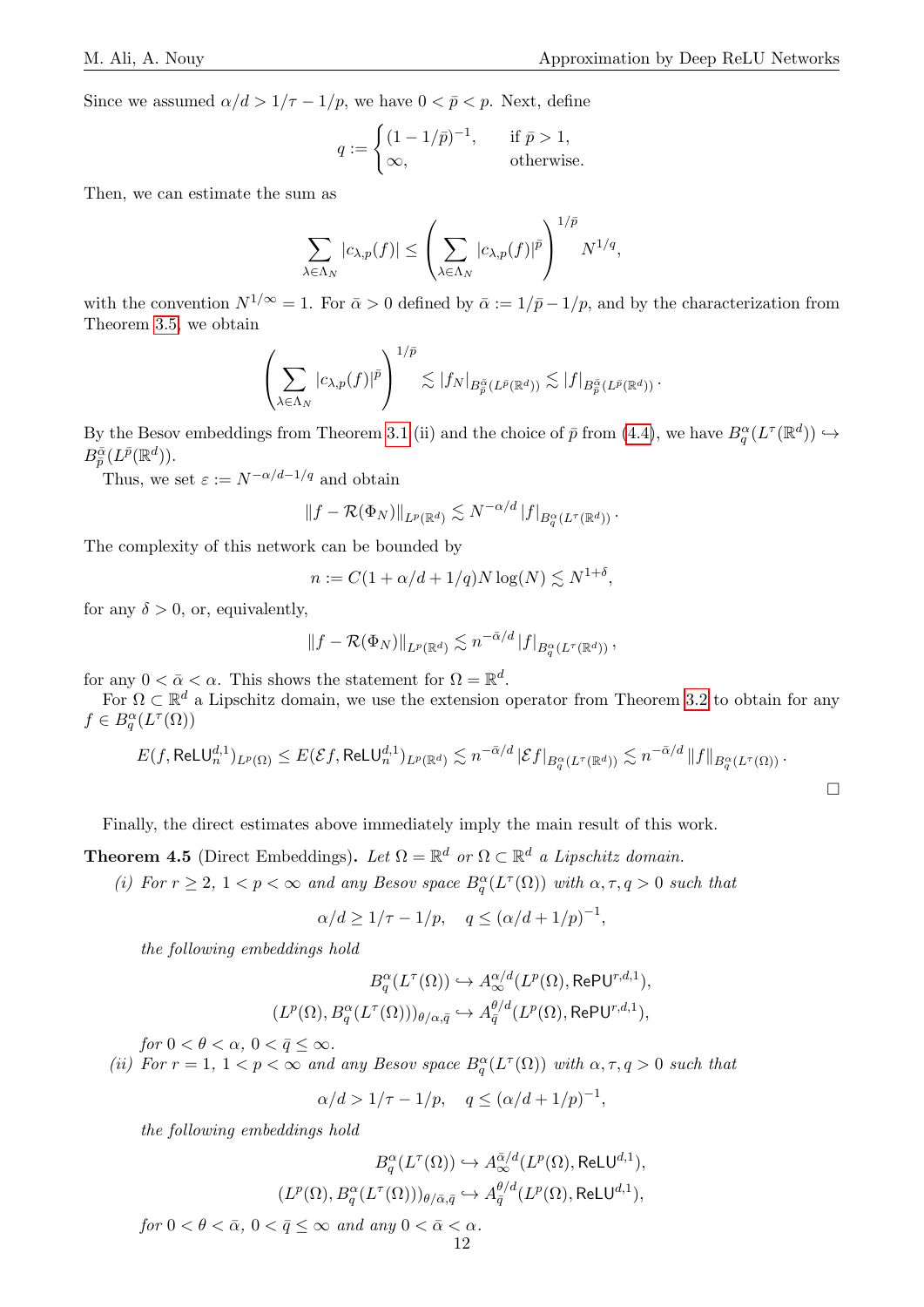#### 5. Concluding Remarks

- <span id="page-12-2"></span>(i) We emphasize that the main result Theorem [4.5](#page-11-0) covers the entire range above the critical embedding line (see Figure [1\)](#page-1-0). In particular, it states that deep ReLU networks can approximate any Besov class strictly above the embedding line with near to optimal complexity.
- (ii) The results can be extended to Sobolev error measures, i.e., measuring the error in the derivatives as well. See [\[4,](#page-12-4) Remark 4.3.3] and [\[22\]](#page-13-4).
- (iii) The above results concern isotropic Besov spaces, i.e., when measuring smoothness, we do not make a distinction between coordinate directions. For anisotropic Besov spaces and corresponding wavelet characterizations we refer to [\[18\]](#page-13-15).
- (iv) For the case  $p = \infty$  and  $B^{\alpha}_{\infty}(L^{\infty}(\Omega)) = C^{\alpha}(\Omega)$ , we refer to [\[11,](#page-13-14) [25\]](#page-13-2). The limitation concerning  $p > 1$  is due to Theorem [3.6.](#page-8-8) This is based on [\(3.8\)](#page-8-2), which in turn stems from the fact that the oblique projector defined in [\(3.1\)](#page-7-7) is not  $L^p$ -stable for  $p < 1$ . One way to circumvent this is to replace the  $L^p$  space with the Hardy space  $H^p$ , see [\[20\]](#page-13-16). Another way is described next.
- (v) Upon completion of this work we became aware of a similar result in [\[26\]](#page-13-7). There the author states<sup>[9](#page-12-5)</sup> that any function in  $B^{\alpha}_{\tau}(L^{\tau}([0,1]^d))$  for  $\alpha/d > 1/\tau - 1/p$  can be approximated with a ReLU network in near to optimal complexity. Unlike in the proof of Lemma [4.4](#page-10-3) where we used a wavelet Riesz basis construction, in [\[26\]](#page-13-7) the author uses highly redundant B-spline frames combined with the characterization from [\[12\]](#page-13-17) and an adaptive sampling strategy from [\[15\]](#page-13-18). In fact, best N-term approximation rates for Besov spaces  $B^{\alpha}_{\tau}(L^{\tau}(\mathbb{R}^d))$  were obtained much earlier in [\[10\]](#page-13-19), where the authors once again use highly redundant B-Spline frames and best N-term approximations therein.

A representation of a function  $f \in B^{\alpha}_{\tau}(L^{\tau}([0,1]^d))$  in such a frame is not unique and, in general, not stable. But there exists a particular stable representation based on quasi-interpolants of piece-wise polynomial near best approximations as constructed in [\[12\]](#page-13-17) and used in [\[26\]](#page-13-7). Combined with the adaptive sampling strategy from [\[15\]](#page-13-18), such a construction possesses somewhat similar features to the tree approximations from [\[5\]](#page-12-6). Hence, the condition  $\alpha/d > 1/\tau - 1/p$ appears in [\[5,](#page-12-6) [15,](#page-13-18) [26\]](#page-13-7). In contrast, the results of [\[10\]](#page-13-19) hold for  $\alpha/d = 1/\tau - 1/p$ .

The advantage of using such highly redundant frames as in [\[10,](#page-13-19) [12,](#page-13-17) [26\]](#page-13-7) is that the result of Lemma [4.4](#page-10-3) (ii) is valid for the range  $0 < p \le 1$  as well. The reason for this is that, unlike with wavelets where we used the oblique projectors from  $(3.1)$ , the construction of  $[10, 12]$  $[10, 12]$ uses quasi-interpolants of polynomial near best approximations, which are  $L^p$ -stable for any  $0 < p \leq \infty$ .

The result of [\[26\]](#page-13-7) is stated only for  $\Omega = [0, 1]^d$ . However, we believe this can be extended to  $\Omega=\mathbb{R}^d.$ 

We also note that in [\[24\]](#page-13-20) the author uses B-splines to characterize Besov spaces and estimate best N-term approximation rates as well. However, that construction differs from [\[10,](#page-13-19) [12\]](#page-13-17) and, in particular, the characterization and subsequent N-term approximation is performed for modified<sup>[10](#page-12-7)</sup> Besov spaces. These coincide with standard Besov spaces in case, once again,  $(3.8)$ is satisfied.

Overall, using either wavelets as in this work or B-spline quasi-interpolants as in [\[26\]](#page-13-7) provides two alternatives for proving Lemma [4.4](#page-10-3) (ii) – neither is inherently more difficult than the other, with the caveat that for  $p \leq 1$  the two alternatives provide results for different error measures.

#### **REFERENCES**

- <span id="page-12-0"></span>[1] Ali, M., and Nouy, A. Approximation with Tensor Networks. Part I: Approximation Spaces. arXiv e-prints (June 2020), arXiv:2007.00118.
- <span id="page-12-1"></span>[2] Ali, M., and Nouy, A. Approximation with Tensor Networks. Part II: Approximation Rates for Smoothness Classes. arXiv e-prints (June 2020), arXiv:2007.00128.
- <span id="page-12-3"></span>[3] BÖLCSKEI, H., GROHS, P., KUTYNIOK, G., AND PETERSEN, P. Optimal Approximation with Sparsely Connected Deep Neural Networks. SIAM Journal on Mathematics of Data Science 1, 1 (2019), 8–45.
- <span id="page-12-4"></span>[4] Cohen, A. Numerical Analysis of Wavelet Methods. Elsevier, Amsterdam Boston, 2003.
- <span id="page-12-6"></span>[5] Cohen, A., Dahmen, W., Daubechies, I., and DeVore, R. Tree Approximation and Optimal Encoding. Applied and Computational Harmonic Analysis 11, 2 (2001), 192 – 226.

<span id="page-12-5"></span><sup>&</sup>lt;sup>9</sup>The author also shows that functions in Besov spaces of mixed smoothness can be approximated with a "milder" curse of dimensionality: the exponential dependence on d enters the complexity through log-factors such as  $(\log(\varepsilon^{-1}))^d$ . The same was shown in [\[21\]](#page-13-21) for Korobov spaces of mixed smoothness and deep ReLU networks.

<span id="page-12-7"></span><sup>10</sup>Essentially Besov spaces of anisotropic smoothness.